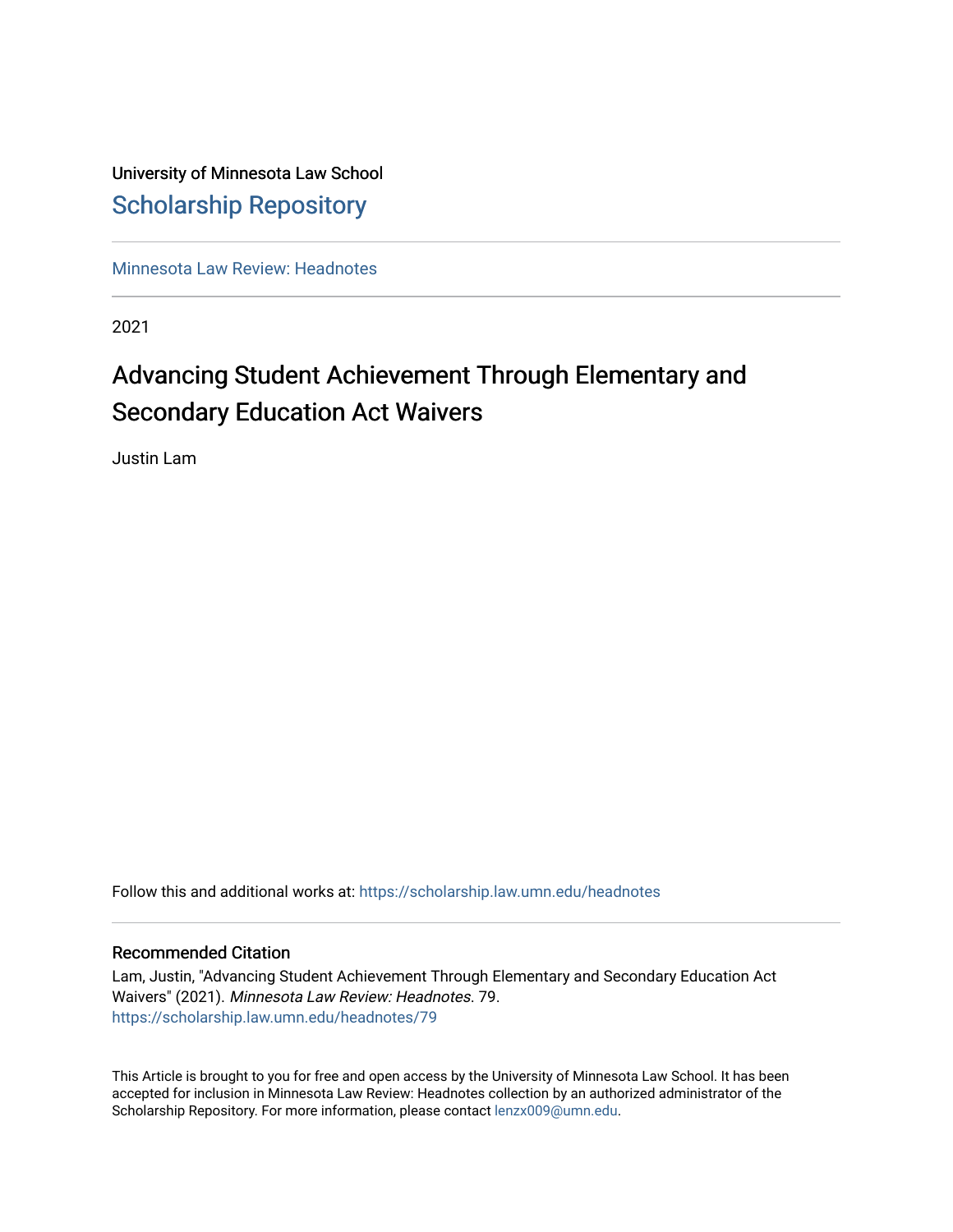## **Article**

## **Advancing Student Achievement Through Elementary and Secondary Education Act Waivers**

#### **Justin Lam**[∗](#page-1-2)

#### <span id="page-1-1"></span><span id="page-1-0"></span>INTRODUCTION

To test, or not to test: that was the question that rankled Illinois school district leaders, advocates, and members of the State Board of Education during a November 2020 public meeting.[1](#page-1-3) Seven months earlier, as COVID-19 led to widespread school closures in March, then-U.S. Secretary of Education Betsy DeVos waived federal requirements for students to take year-end assessments.[2](#page-1-4) Yet the waivers were only for the 2019–20 school year.[3](#page-1-5) The pandemic showed no signs of abating as the 2020–21 school year continued, and Illinois leaders wondered whether a new presidential administration would issue similar waivers.[4](#page-1-6)

Such waivers come from the Elementary and Secondary

<span id="page-1-2"></span><sup>∗</sup> J.D. and Master of Public Policy 2021, University of California, Berkeley. I thank Professor Christopher Edley, Jr. and my classmates for their feedback and encouragement in developing this Essay. Copyright © 2021 by Justin Lam.

<span id="page-1-3"></span> <sup>1.</sup> Samantha Smylie, *Illinois School Leaders and Advocates Split on Decision on Standardized Testing in a Pandemic*, CHALKBEAT CHICAGO (Nov. 20, 2020, 1:01 PM), https://chicago.chalkbeat.org/2020/11/20/21583266/illinois-school-leaders-and -advocates-split-on-decision-on-standardized-testing-in-a-pandemic [https://perma.cc/X2PQ-TYPC].

<span id="page-1-4"></span> <sup>2.</sup> Matt Barnum & Kalyn Belsha, *All States Can Cancel Standardized Tests This Year, Trump and DeVos Say*, CHALKBEAT (Mar. 20, 2020, 12:23 PM), https://www .chalkbeat.org/2020/3/20/21196085/all-states-can-cancel-standardized-tests-this -year-trump-and-devos-say [https://perma.cc/ZWX8-EZW5]; *see also* REBECCA A. SKIN-NER, CONG. RSCH. SERV., IF11517, SECRETARIAL WAIVER AUTHORITY UNDER THE ESEA AND CARES ACT (2020), https://crsreports.congress.gov/product/pdf/IF/IF11517 [https://perma.cc/72DZ-WLKB] (explaining the streamlined waiver process granted to the Secretary of Education under the Coronavirus Aid, Relief, and Economic Security Act (CARES Act)).

<span id="page-1-5"></span> <sup>3.</sup> SKINNER, *supra* not[e 2,](#page-1-0) at 2.

<span id="page-1-6"></span> <sup>4.</sup> Smylie, *supra* not[e 1.](#page-1-1) 

<sup>26</sup>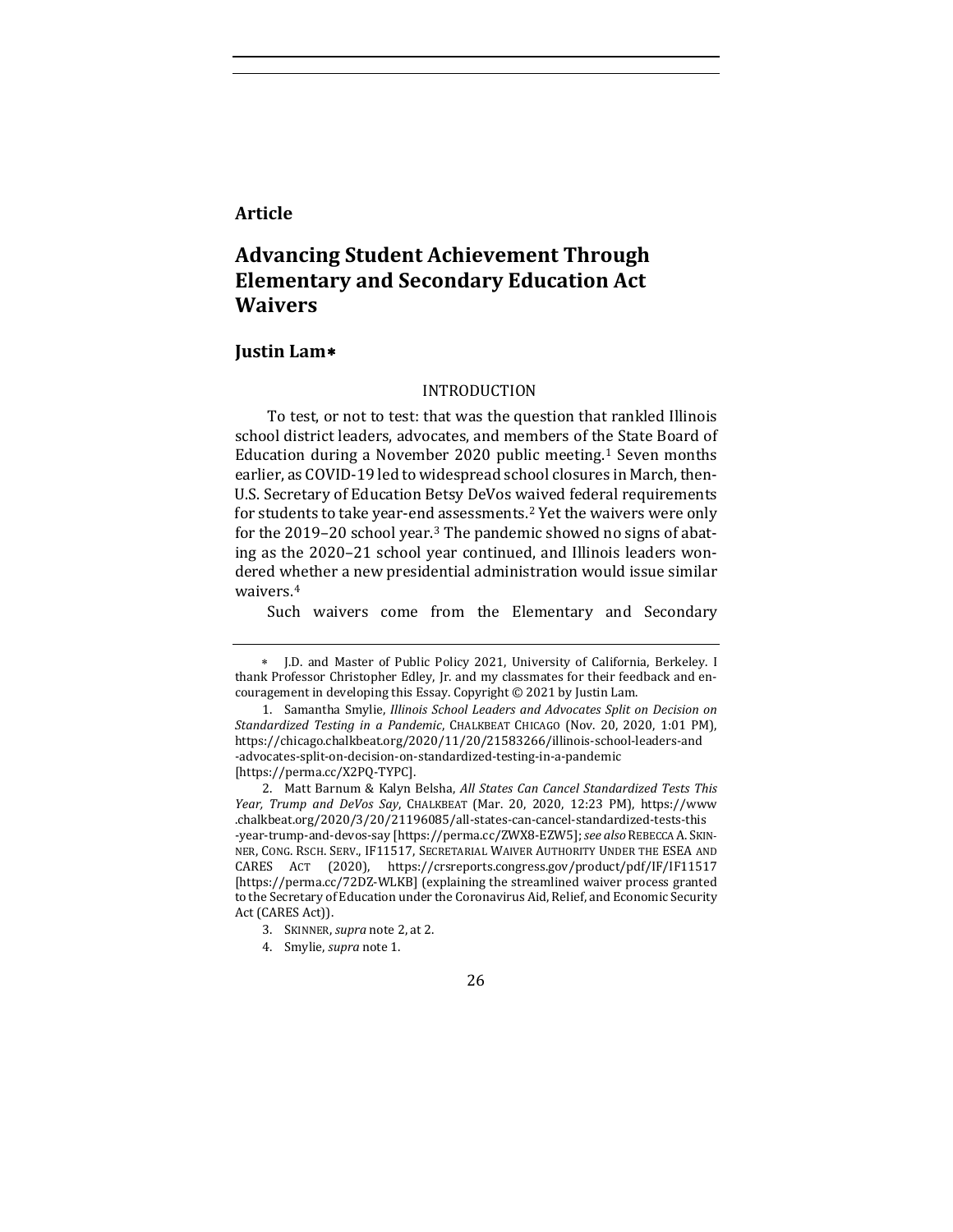Education Act (ESEA), the main source of federal aid for education.[5](#page-2-0) In Fiscal Year 2020, Congress appropriated \$25.9 billion for the Act's programs, which include Title I-A aid for disadvantaged students, Title II teacher professional development, Title III English Learner (EL) instruction, Title IV safe and healthy students and charter school expansion programs.[6](#page-2-1) The Act conditions Title I-A aid on assessments and accountability: states must administer annual assessments in English/language arts and math in grades 3-8 and once in high school, as well as science tests in some grade levels and annual English language proficiency tests for English learners.[7](#page-2-2) Each state must have an accountability system that "meaningfully differentiat[es]" between public schools and identifies the lowest-performing schools for comprehensive or targeted support and improvement.<sup>8</sup>

<span id="page-2-8"></span>The Act also contains a rare congressional delegation of power: the power to waive Congress's rules. $9$  When a state educational agency or tribal authority requests a waiver, section 8401 of the ESEA allows the Secretary of Education to "waive any statutory or regulatory requirement,"[1](#page-2-5)0 although some exceptions apply.[1](#page-2-6)1 The Act specifies four grounds upon which the Secretary may deny a waiver request—including when a request fails to demonstrate how it "will advance student academic achievement consistent with the purposes of this Act.["1](#page-2-7)2

Prior Secretaries of Education have typically granted waivers in response to changing conditions or state needs. As of publication, the U.S. Department of Education website has responded to 488 requests

<span id="page-2-5"></span>10. Elementary and Secondary Education Act § 8401, 20 U.S.C. § 6311. For simplicity, I use "state" herein to refer to state educational agencies or tribal authorities.

<span id="page-2-6"></span>11. SKINNER, *supra* not[e 2,](#page-1-0) at 1. Under section 1118(b)(1) of the Elementary and Secondary Education Act, a state or local educational agency may use Title I-A funds "only to supplement" state and local funds, but not to supplant, or replace, such funds. U.S. DEP'T OF EDUC., SUPPLEMENT NOT SUPPLANT UNDER TITLE I, PART A OF THE ELEMENTARY AND SECONDARY EDUCATION ACT OF 1965, AS AMENDED BY THE EVERY STUDENT SUCCEEDS<br>ACT 9 (2019), https://www2.ed.gov/policy/elsec/leg/essa/ https://www2.ed.gov/policy/elsec/leg/essa/ snsfinalguidance06192019.pdf [https://perma.cc/2KJ9-VQ8W].

<span id="page-2-7"></span>12. Elementary and Secondary Education Act § 8401(b)(4)(A)(iii).

<span id="page-2-0"></span> <sup>5.</sup> REBECCA A. SKINNER, CONG. RSCH. SERV., R45977, THE ELEMENTARY AND SECOND-ARY EDUCATION ACT (ESEA), AS AMENDED BY THE EVERY STUDENT SUCCEEDS ACT (ESSA): A<br>PRIMER 1 (2020), https://crsreports.congress.gov/product/pdf/R/R45977 1 (2020), https://crsreports.congress.gov/product/pdf/R/R45977 [https://perma.cc/DBX7-2BMB].

<sup>6</sup>*. Id.*

<sup>7</sup>*. Id.* at 4–5.

<sup>8</sup>*. Id.* at 5–6.

<span id="page-2-4"></span><span id="page-2-3"></span><span id="page-2-2"></span><span id="page-2-1"></span><sup>9</sup>*. See* David J. Barron & Todd D. Rakoff, *In Defense of Big Waiver*, 113 COLUM. L. REV. 265, 267 (2013) (defining "big waiver" as the "power to waive Congress's rules").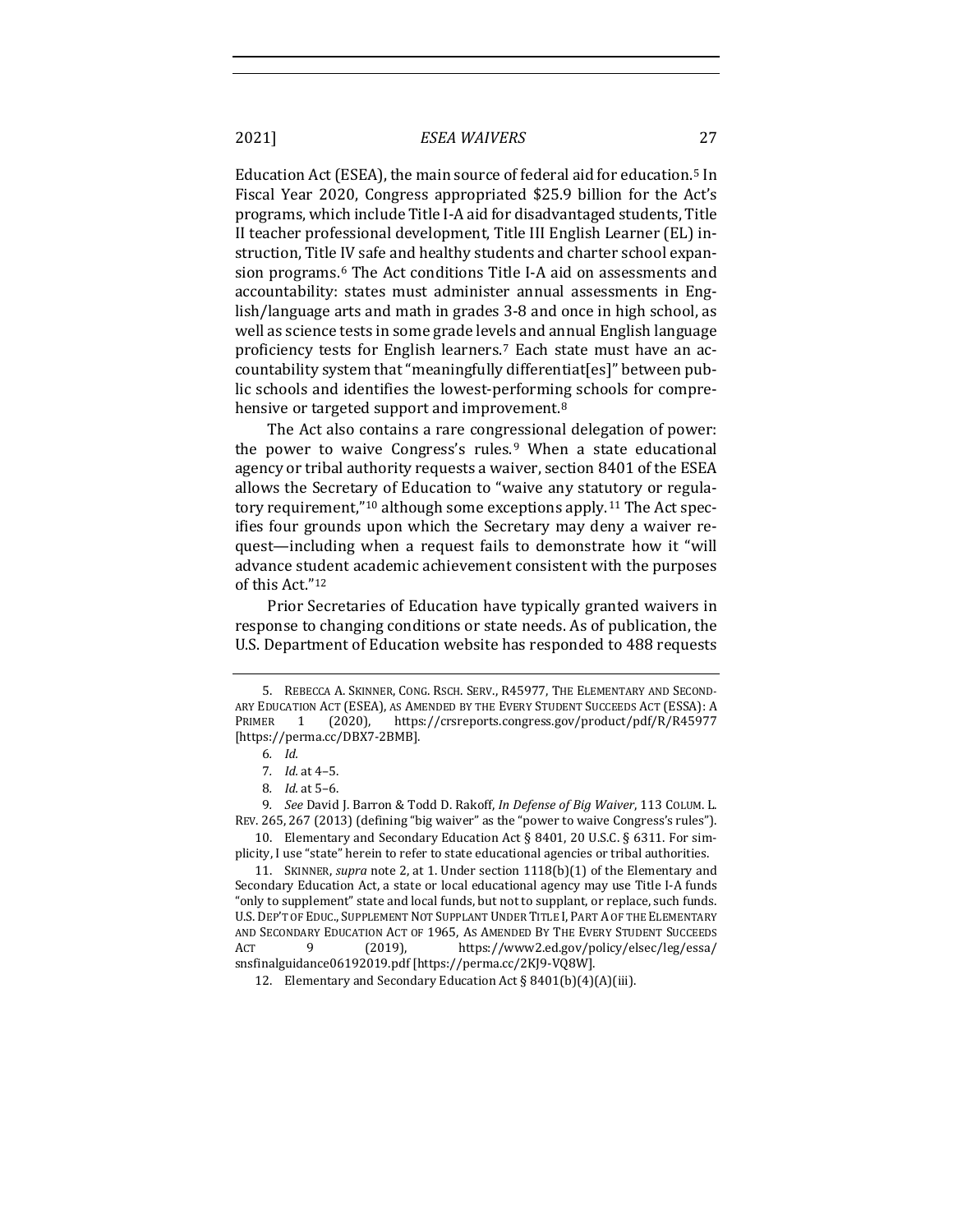received since 2009 for waivers of ESEA programs.[1](#page-3-0)3 Most followed the Great Recession (90 requests in 2009–10) or the emergence of COVID-19 (154 in 2020), but states also submit waivers when natural disasters occur, or when states want to take advantage of flexibilities like trying new assessments.<sup>[1](#page-3-1)4</sup>

Waivers can also enact policy priorities in the face of legislative challenges. When Congress failed to reauthorize No Child Left Behind in 2007, states risked losing federal funding for failing to meet proficiency targets.[15](#page-3-2) The Obama Administration then enacted a conditional waiver scheme.[16](#page-3-3) Unfortunately, that waiver scheme led Congress to constrain the Secretary's waiver authority when it passed the Every Student Succeeds Act of 2015.[1](#page-3-4)7 But, within constraints, the Secretary still has relatively broad waiver authority. And that authority can provide a key education policy tool.

Pressures facing the Biden Administration—as well as the latest science on child development—should lead it to issue an interpretive rule that interprets Section 8401 through the lens of whole child equity. An interpretive rule tells the public how an agency will construe a statute it administers.[1](#page-3-5)8 In the months and years ahead, the Administration will face pressures including whether to modify or waive annual testing requirements in future school years, how to advance the Secretary's stated priorities to "reimagine education"[19](#page-3-6) with a slim congressional majority and multiple legislative priorities, and how to heed calls for a greater racial justice agenda.<sup>[20](#page-3-7)</sup> At the same time, whole

15*. See infra* Part I.B.

- 17*. See infra* Part I.C.
- 18. Perez v. Mortg. Bankers Ass'n, 575 U.S. 92, 97 (2015).

<span id="page-3-9"></span><span id="page-3-8"></span><span id="page-3-0"></span><sup>13</sup>*. State Requests for Waivers of ESEA Provisions for SSA-Administered Programs*, U.S. DEP'T OF EDUC. (last visited Sept. 2, 2021), https://oese.ed.gov/offices/office-of -formula-grants/school-support-and-accountability/essa-state-plans-assessment -waivers [https://perma.cc/43AX-FPYZ].

<span id="page-3-1"></span><sup>14</sup>*. See, e.g.,* Letter from Frank T. Brogan to Sherri Ybarra & Debbie Critchfield https://oese.ed.gov/files/2020/09/Idaho-2021-Science -Assessment-Waiver-letter-Extension.pdf [https://perma.cc/4JG9-CVFV] (extending Idaho's science assessment waiver); Letter from Frank T. Brogan to Tony Thurmond & Linda Darling-Hammond (Sept. 25, 2020) https://oese.ed.gov/files/2020/03/ California-7.pdf [https://perma.cc/6JP2-L6Z7] (granting an assessment waiver to the Paradise, California school district following the 2018 Camp Fire).

<sup>16</sup>*. See id.*

<span id="page-3-7"></span><span id="page-3-6"></span><span id="page-3-5"></span><span id="page-3-4"></span><span id="page-3-3"></span><span id="page-3-2"></span><sup>19.</sup> Matt Barnum, *5 Big Questions Facing Miguel Cardona, Biden's Pick For Education Secretary*, CHALKBEAT (Feb. 2, 2021, 4:39 PM), https://www .chalkbeat.org/2020/12/23/22197906/5-big-questions-miguel-cardona-education -secretary [https://perma.cc/7FCC-D59N].

<sup>20</sup>*. See* John B. King, Jr. & Marc. H. Morial, *KING/MORIAL: Advocate for a Racial*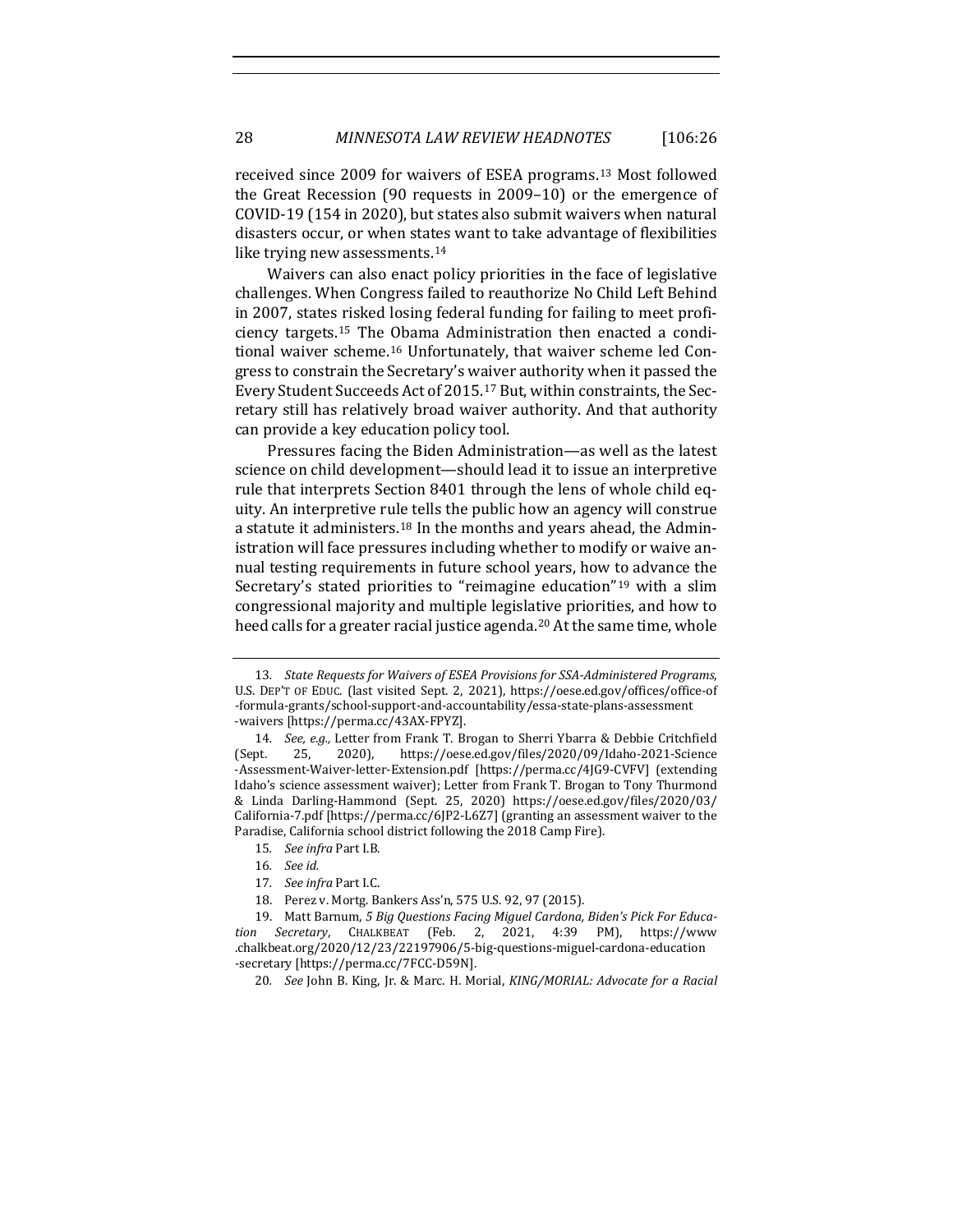child equity research shows that adverse childhood experiences—and schools' academic, social, and emotional supports for students in the wake of those experiences—affect "student achievement."[2](#page-4-0)1 The Secretary should interpret existing waiver authority to support a whole child equity approach, using this research to inform the granting and denial of waivers.[2](#page-4-1)2

Part I describes the legislative history of Congress narrowing the Secretary's waiver authority. Part II shows that current law, courts, and similar statutes support the Secretary's relatively broad discretion. Part III explains why this broad discretion effectuates congressional intent. Part IV proposes an interpretative rule to guide the waiver process, and analyzes how such a rule could advance the Biden Administration's priorities.

#### I. A LEGISLATIVE HISTORY OF NARROWING AUTHORITY

The ESEA has progressed from not even including waivers, to including them as a response to a growth in federal programs, to restricting them. The arc of waiver authority follows a broader arc of the Act from a targeted, equity-focused statute to an outcome-focused statute—and, most recently, to an Act reflecting a call for a greater urge for education federalism. Yet the Act's waiver provision has remained relatively unchanged.

## A. FROM FUNDING TO "FLEXIBILITY"

<span id="page-4-4"></span>At its outset in 1965, the ESEA did not contain a waiver provision. The Act provided funds to promote equal educational opportunities and attached discrimination prohibitions to those funds,<sup>[2](#page-4-2)3</sup> but required states to do little in exchange.[24](#page-4-3) States had to submit plans, but only to describe how they would spend funds for school library

*Justice Agenda at the U.S. Department of Education*, WASH. INFORMER (Dec. 15, 2020), https://www.washingtoninformer.com/king-morial-advocate-for-a-racial-justice -agenda-at-the-u-s-department-of-education/ [https://perma.cc/7XRW-HDCV].

<span id="page-4-0"></span><sup>21</sup>*. See* Elementary and Secondary Education Act § 8401(b)(4)(A)(iii) (requiring that waiver applications demonstrate how a requested waiver will advance "student achievement"); *infra* Part IV.A (explaining whole child equity).

<sup>22.</sup> For a discussion of this approach, see *infra* Part IV.A.

<span id="page-4-3"></span><span id="page-4-2"></span><span id="page-4-1"></span><sup>23.</sup> Derek W. Black, *Abandoning the Federal Role in Education: The Every Student Succeeds Act*, 105 CAL. L. REV. 1309, 1317 (2017). Congress did not explicitly address desegregation in the Elementary and Secondary Education Act. But, because Title VI of the Civil Rights Act of 1965 prohibited discrimination in all federally funded programs, the new federal programs the Act funded enabled the federal government to effectuate Title VI protections. *Id.* at 1319.

<sup>24</sup>*. Id.* at 1318.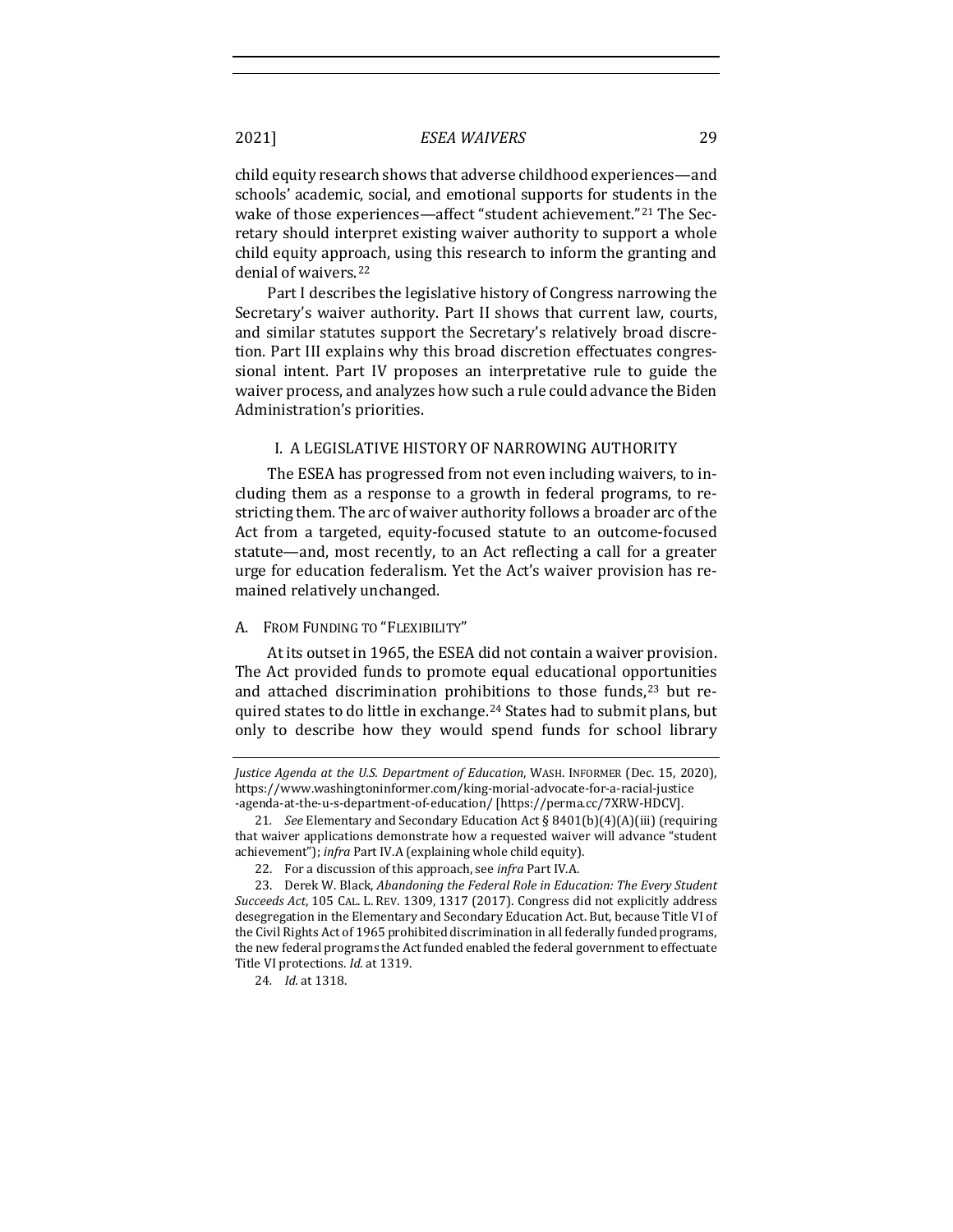resources, textbooks, and other instructional materials.[25](#page-5-0) By the late 1970s and early 1980s, however, disillusionment with desegregation efforts, disappointment with ESEA results, and a movement toward states' rights each grew.[2](#page-5-1)6 Congress stopped increasing funding for the Act, and made funds resemble general aid and block grants rather than target them at resource equity.[2](#page-5-2)7

At the same time, a "flexibility" narrative had taken hold. Federal education programs had expanded to target specific groups of students, like the Individuals with Disabilities Education Act, or subject areas, such as the Carl D. Perkins Vocational-Technical Education Act.[2](#page-5-3)8 These programs yielded concerns ranging from burdensome paperwork to, as then-Florida Commissioner of Education Frank Brogan put it, a "one size fits all command and control approach that we in the states are abandoning."[2](#page-5-4)9

As Congress increased funds for the highest-needs districts in the Improving America's Schools Act, the 1994 reauthorization of the ESEA,[3](#page-5-5)0 it created a new ESEA waiver provision. The waiver provision "recognize[d] the need for greater local flexibility"[31](#page-5-6) to support states' efforts to increase instructional quality or student academic performance.[3](#page-5-7)2 The Act outlined a waiver request procedure, included exceptions to the Secretary's waiver authority, capped the length of waivers to three years, and required local educational agencies, states,

<span id="page-5-4"></span>29. H.R. REP. NO. 106-43, at 9 (1999). Brogan became the Assistant Secretary of Elementary and Secondary Education during the Trump Administration.

30. Black, *supra* not[e 23,](#page-4-4) at 1322–23.

<span id="page-5-6"></span><span id="page-5-5"></span>31*. See* S. REP.NO. 103-292, at 46–47 (1994). The Senate Committee on Labor and Human Resources "recognize[d] the need for greater local flexibility in the administration of Federal education programs," thus "support[ing] the use of waivers for the purpose of improving services and student performance." Democrats and Republicans alike continued calls for flexibility throughout the 1990s. President Bill Clinton, for example, bragged about how his administration had "granted 357 waivers," how the federal government had no "business telling you whom to hire, how to teach, [or] how to run schools," and how he had "vigorously supported more school-based management, and more flexibility" for states. H.R. REP. NO. 106-43, at 10 (1999).

<span id="page-5-7"></span>32. Improving America's Schools Act of 1994, Pub. L. No. 103-382, 108 Stat. 3518, 3899 (1994).

<span id="page-5-1"></span><span id="page-5-0"></span><sup>25.</sup> Elementary and Secondary Education Act of 1965, Pub. L. 89-10 § 203, 79 Stat. 37–38 (1965).

<sup>26.</sup> Black, *supra* not[e 23,](#page-4-4) at 1321–22.

<sup>27</sup>*. Id.*

<span id="page-5-3"></span><span id="page-5-2"></span><sup>28.</sup> See U.S. GOV'T ACCOUNTABILITY OFFICE, HEHS99-17, ED-FLEX STATES VARY IN IM-<br>MENTATION OF WAIVER PROCESS 4 (1997), https://www.gao.gov/ PLEMENTATION OF WAIVER PROCESS 4 (1997), assets/230/226596.pdf [https://perma.cc/E79C-HZMA].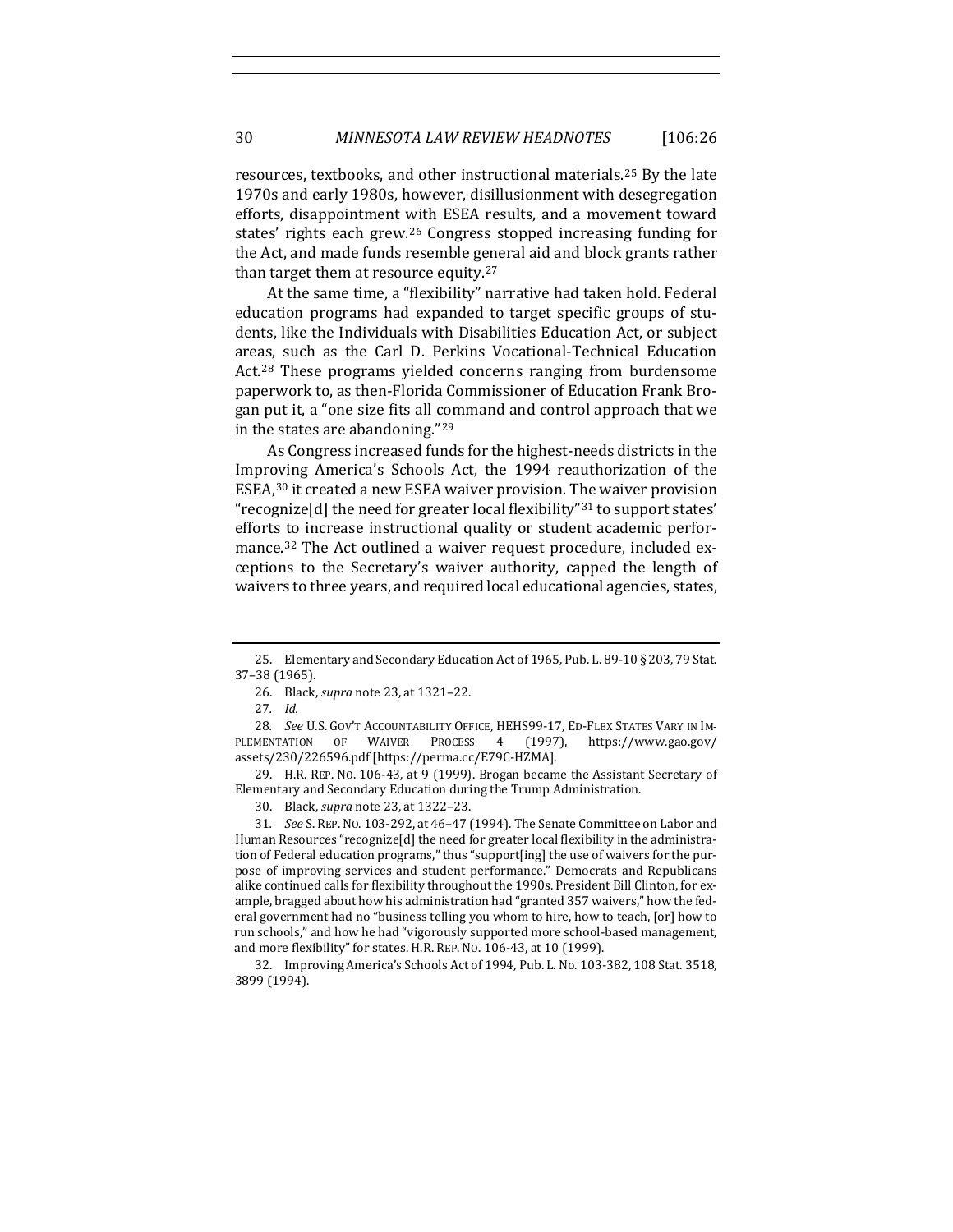and tribal authorities to submit annual reports to the Secretary.[3](#page-6-0)3 Many of these requirements exist today.

## B. NO CHILD LEFT BEHIND INCREASES FLEXIBILITY IN EXCHANGE FOR **ACCOUNTABILITY**

The No Child Left Behind Act of 2001 doubled down on trading flexibility for accountability, but left waiver requirements largely the same as before. No Child Left Behind imposed far more accountability requirements than previous iterations of Title I[34](#page-6-1): in exchange for more federal funds than before, states had to adopt challenging academic standards for English, math, and science; assess student proficiency; achieve proficiency in those subjects by 2014; disaggregate school performance by subgroups; and apply consequences to schools that failed to meet adequate yearly progress toward proficiency.[3](#page-6-2)5 But states could design their own standards and curricula<sup>[3](#page-6-3)6</sup> while receiving funds that still resembled block grants and general aid.[37](#page-6-4) Meanwhile, the House Committee on Education and the Workforce largely "continued the scope"[3](#page-6-5)8 of the Secretary's waiver authority. The Committee left most of the Act's waiver language untouched, including a requirement that a state, local educational agency, or tribe requesting a waiver describe how a waiver would "increase the quality of instruction for students" and "improve the academic achievement of students."[3](#page-6-6)9

Ten years later, and following a failed reauthorization attempt by Congress in 2007, the ESEA was overdue for reauthorization.[4](#page-6-7)0 Without reauthorization, if schools failed to meet the Act's proficiency targets by 2014—the year all learners were supposed to be proficient they would lose federal funds.[41](#page-6-8) And, as Secretary of Education Arne Duncan announced, 80 percent of the nation's schools would fail to

<sup>33</sup>*. Id.* at 3899–3901.

<span id="page-6-2"></span><span id="page-6-1"></span><span id="page-6-0"></span><sup>34.</sup> Black, *supra* not[e 23,](#page-4-4) at 1324 ("The NCLB imposed far more requirements and accountability than any prior version of Title I. In exchange for an influx of resources, it required states to meet several absolute benchmarks.").

<sup>35</sup>*. Id*.

<sup>36</sup>*. Id.*

<sup>37</sup>*. See supra* Part I.A.

<sup>38.</sup> H.R. REP. NO. 107-334, at 368 (2001).

<span id="page-6-8"></span><span id="page-6-7"></span><span id="page-6-6"></span><span id="page-6-5"></span><span id="page-6-4"></span><span id="page-6-3"></span><sup>39.</sup> No Child Left Behind Act of 2001, Pub. L. No. 107-110, § 9401(b)(1)(B)(i)–(ii), 115 Stat. 1425, 1972 (2002). A local educational agency usually refers to local school districts. *See* Elementary and Secondary Education Act § 8101(30) (defining "local educational agency").

<sup>40.</sup> Black, *supra* not[e 23,](#page-4-4) at 1328–29.

<sup>41</sup>*. Id.* at 1329.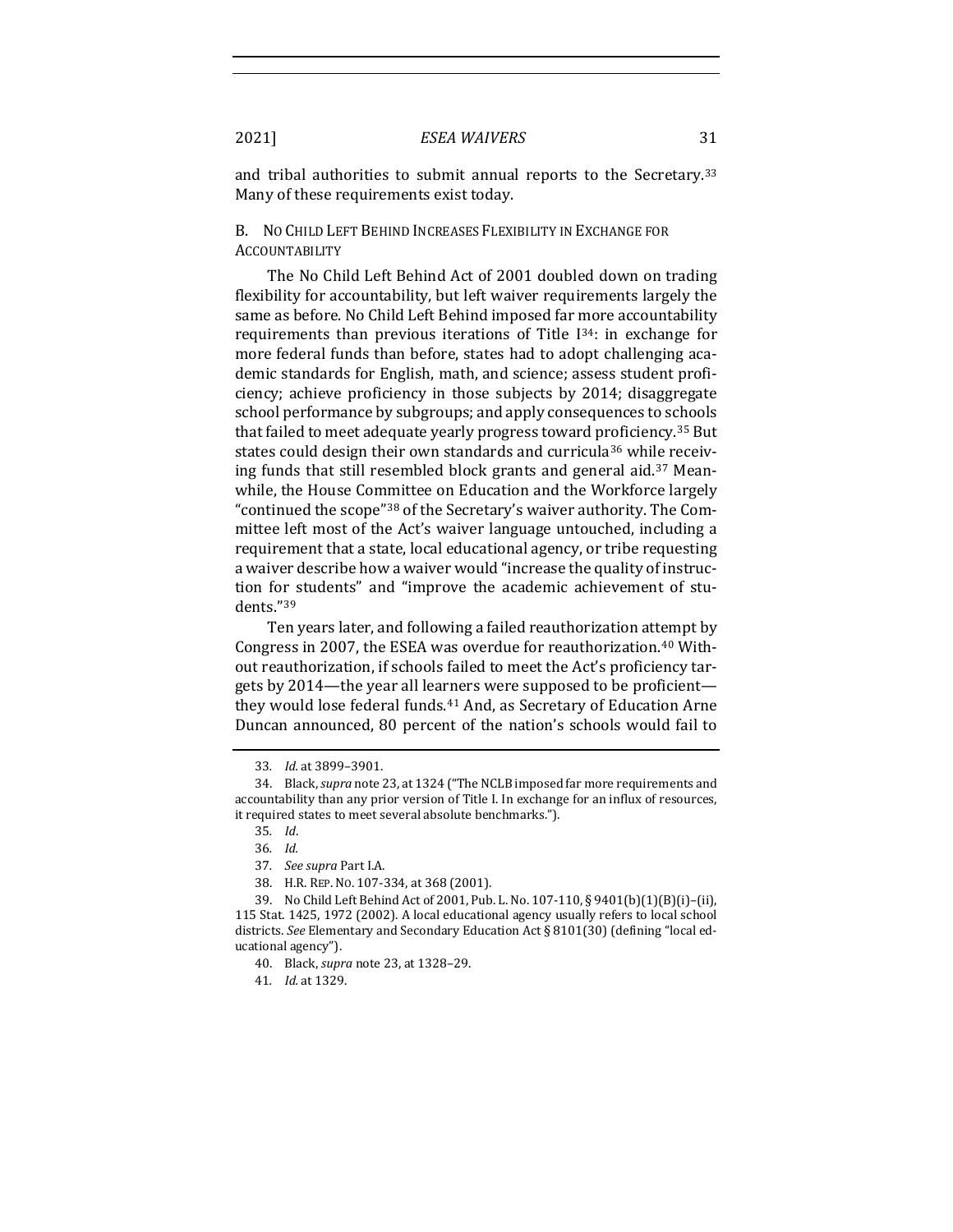meet proficiency targets.[42](#page-7-0) The Obama Administration then created ESEA Flexibility, through which Secretary Duncan would waive state and local violations of the No Child Left Behind Act if states adopted reforms like those of the earlier Race to the Top program.[4](#page-7-1)3 These included adopting college- and career-ready standards; developing annual measurable goals and focusing turnaround efforts on the lowestperforming schools; implementing teacher and principal evaluation systems that differentiated performance based in part on student data; and removing reporting requirements that had little or no impact on student outcomes.[44](#page-7-2) Forty-five states, the District of Columbia, Puerto Rico, and the Bureau of Indian Education submitted requests for flexibility.[4](#page-7-3)5

Through waiver conditions, the Obama Administration revamped much of No Child Left Behind. Whereas No Child Left Behind gave states autonomy to set curricular standards, the waiver conditions required states to adopt college- and career-ready standards effectively, the Common Core State Standards or comparable ones.[4](#page-7-4)6 No Child Left Behind made no mention of teacher evaluations, but the waiver application required states to adopt "high-quality" teacher and principal evaluation systems with multiple elements.[47](#page-7-5) Waivers also did away with multiple No Child Left Behind proficiency requirements.[4](#page-7-6)8 In doing so, the White House seized "an opportunity to fix what's wrong with No Child Left Behind without waiting any longer for Congress to act."[4](#page-7-7)9

But national political opposition arose in response to the waiver conditions. Aggravation with the Common Core standards, highstakes testing, and the weight of testing in teacher evaluations fueled

<sup>42</sup>*. Id.*

<span id="page-7-1"></span><span id="page-7-0"></span><sup>43</sup>*. Id.* at 1329–30. Under Race to the Top, a competitive grant program established by the Department using funds from the American Recovery and Reinvestment Act, states had to adopt reforms in order to be eligible for grant funding.

<span id="page-7-3"></span><span id="page-7-2"></span><sup>44</sup>*. Id.* 45*. ESEA Flexibility*, U.S. DEP'T OF EDUC., https://www2.ed.gov/ policy/elsec/guid/esea-flexibility/index.html [https://perma.cc/2EDM-BX3S] (last visited Sept. 2, 2021).

<sup>46.</sup> Black, *supra* not[e 23,](#page-4-4) at 1330.

<span id="page-7-5"></span><span id="page-7-4"></span><sup>47.</sup> U.S. DEP'T OF EDUC., ESEA FLEXIBILITY 3 (2012), https://www2.ed.gov/ policy/eseaflex/approved-requests/flexrequest.doc [https://perma.cc/C8BC-D8PL].

<sup>48.</sup> Black, *supra* not[e 23,](#page-4-4) at 1330.

<span id="page-7-7"></span><span id="page-7-6"></span><sup>49.</sup> Megan Slack, *Everything You Need to Know: Waivers, Flexibility, and Reforming No Child Left Behind*, WHITE HOUSE (Feb. 9, 2012), https://obamawhitehouse .archives.gov/blog/2012/02/09/everything-you-need-know-waivers-flexibility-and -reforming-no-child-left-behind [https://perma.cc/FS6S-B4RT].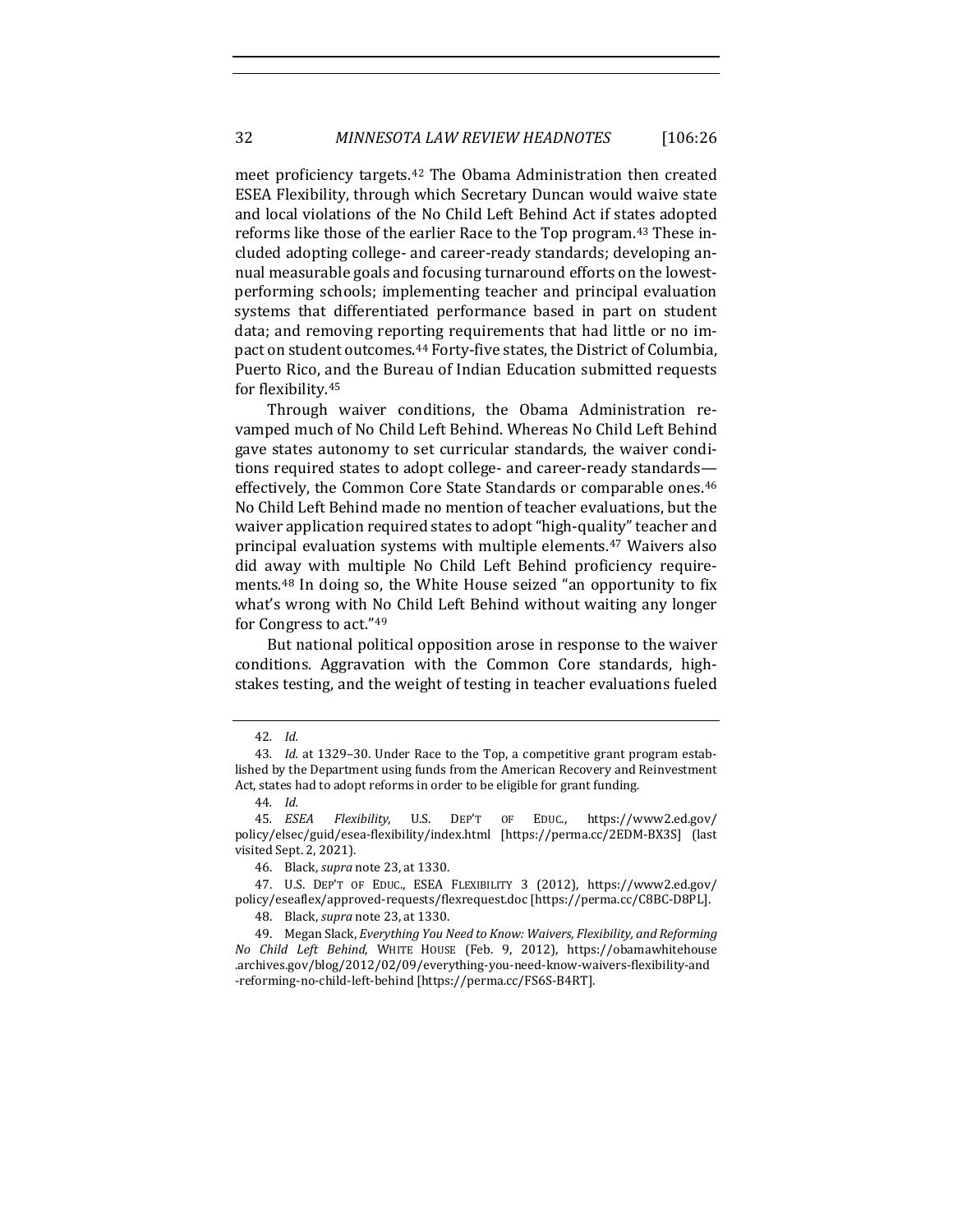substantive objections.<sup>[5](#page-8-1)0</sup> Procedural objections stemmed from the Obama Administration acting through administrative law rather than going through Congress.[51](#page-8-2)

#### C. THE EVERY STUDENT SUCCEEDS ACT SIGNALS A RETURN TO FEDERALISM

<span id="page-8-0"></span>In 2015, Congress limited the Secretary's authority through the Every Student Succeeds Act, the 2015 reauthorization of the ESEA.[5](#page-8-3)2 The Every Student Succeeds Act rendered "null and void" the waivers granted just three years earlier.[53](#page-8-4) Yet it continued some of the substantive tenets of ESEA Flexibility: challenging, state-designed academic standards; annual testing; interventions for the lowest-performing schools; and certified (though not "highly qualified," as the waivers required) teachers.<sup>[5](#page-8-5)4</sup> Despite Congress nullifying its own waivers and waiver authority, the Obama Administration lauded the Every Student Succeeds Act's codification of "many of the key reforms the Administration ha[d] . . . encouraged states and districts to adopt in exchange for waivers."[55](#page-8-6)

Further, the Every Student Succeeds Act kept the Act's waiver requirements mostly the same. Throughout iterations of the bill, Democrats and Republicans contested what the scope of the Secretary's waiver authority should be.[56](#page-8-7) Yet the law kept the actual requirements for a waiver—including that an application "reasonably demonstrat[e] that the waiver will improve instruction for students and advance student academic achievement"—largely intact.[5](#page-8-8)7

## D. COVID-19 LEADS TO WIDESPREAD ASSESSMENT WAIVERS—AND A CONTRAST FROM NO CHILD LEFT BEHIND WAIVERS

About five years after the passage of the Every Student Succeeds Act, the COVID-19 pandemic led to the largest push for waivers since No Child Left Behind. As schools closed in March 2020, states moved

<sup>50.</sup> Black, *supra* not[e 23,](#page-4-4) at 1331–32.

<sup>51</sup>*. Id.*

<sup>52</sup>*. See id.*

<span id="page-8-4"></span><span id="page-8-3"></span><span id="page-8-2"></span><span id="page-8-1"></span><sup>53.</sup> Jessica Bulman-Pozen, *Executive Federalism Comes to America*, 102 VA. L. REV. 953, 989–90 (2016).

<sup>54.</sup> Black, *supra* not[e 23,](#page-4-4) at 1332–37; Bulman-Pozen, *supra* not[e 53,](#page-8-0) at 990–91.

<span id="page-8-8"></span><span id="page-8-7"></span><span id="page-8-6"></span><span id="page-8-5"></span><sup>55.</sup> Bulman-Pozen, *supra* note [53,](#page-8-0) at 990–91 (quoting WHITE HOUSE OFF. OF THE PRESS SEC'Y, *Fact Sheet: Congress Acts to Fix No Child Left Behind* (Dec. 2, 2015)), https://obamawhitehouse.archives.gov/the-press-office/2015/12/03/fact-sheet -congress-acts-fix-no-child-left-behind [https://perma.cc/S6XG-WSTE]).

<sup>56</sup>*. See* H.R. REP. NO. 114-24, at 1104 (2015).

<sup>57</sup>*. See id.* at 135.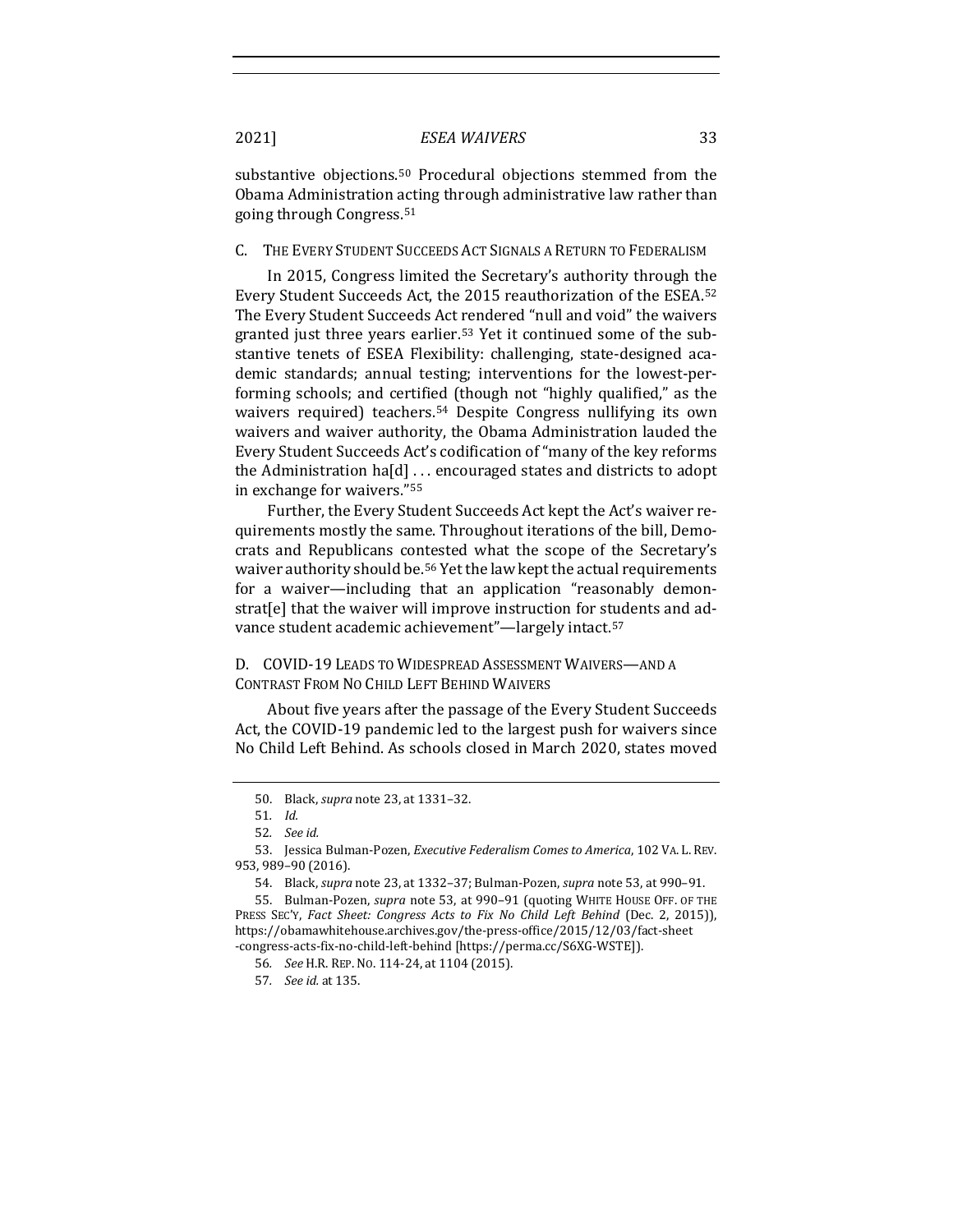to scrap math, reading, and science tests required by the Act.[58](#page-9-0) Many states applied for waivers from the U.S. Department of Education; two scrapped their tests without waiting.<sup>[59](#page-9-1)</sup> Congress directed the Secretary of Education to create an "expedited application process"[60](#page-9-2) for waiver requests. And it required states, tribes, and local school districts to describe how COVID-19 would prevent or restrict compliance with Act requirements, and to assure that the state, tribe, or school district would work to "mitigate any negative effects" that might result from the waiver.[61](#page-9-3) The Department published a template waiver request form and promised a one-day turnaround.[62](#page-9-4) Every state, the District of Columbia, the Commonwealth of Puerto Rico, and the Bureau of Indian Education requested and received a waiver for the 2019–20 school year.<sup>[63](#page-9-5)</sup>

The next year, the Biden Administration declined to grant similar "blanket waivers."[6](#page-9-6)4 Rather, the U.S. Department of Education "emphasize[d] the importance of flexibility."[6](#page-9-7)5 It suggested states could

<span id="page-9-4"></span><span id="page-9-3"></span>62*. Template COVID Fiscal Waiver 19-2020*, U.S. DEP'T OF EDUC., https://oese.ed.gov/files/2020/04/template-covid-fiscal-waiver-19-2020.pdf [https: //perma.cc/FLU4-XN67]. The template required states to assure that they would ensure compliance, mitigate "negative effects," and provide notice-and-comment opportunities.

<span id="page-9-5"></span>63. BETSY DEVOS, REPORT TO CONGRESS OF U.S. SECRETARY OF EDUCATION BETSY DEVOS: RECOMMENDED WAIVER AUTHORITY UNDER SECTION 3511(D)(4) OF DIVISION A OF THE CORONAVIRUS AID, RELIEF, AND ECONOMIC SECURITY ACT ("CARES ACT") 10 (Apr. 27, 2020), https://www2.ed.gov/documents/coronavirus/cares-waiver-report.pdf 2020), https://www2.ed.gov/documents/coronavirus/cares-waiver-report.pdf [https://perma.cc/RA4N-SCEA]. Thirty days after the CARES Act passed, Secretary of Education Betsy DeVos declined to request additional waiver authority from Congress for the Every Student Succeeds Act.

<span id="page-9-7"></span><span id="page-9-6"></span>64. Letter from Ian Rosenblum, Acting Assistant Secretary of Elementary and Secondary Education, to Chief State School Officers 2 (Feb. 22, 2021), https://www2.ed.gov/policy/elsec/guid/stateletters/dcl-assessments-and-acct -022221.pdf [https://perma.cc/547K-JQ35].

65*. Id.*

<span id="page-9-0"></span><sup>58.</sup> Matt Barnum, *Pressure Mounts for Feds to Drop State Testing Requirements Amid Widespread School Closures*, CHALKBEAT (Mar. 19, 2020, 9:20 AM), https://www.chalkbeat.org/2020/3/18/21196059/pressure-mounts-for-feds-to -drop-state-testing-requirements-amid-widespread-school-closures [https://perma .cc/CEC8-BCHV].

<sup>59</sup>*. Id.*

<span id="page-9-2"></span><span id="page-9-1"></span><sup>60.</sup> Coronavirus Aid, Relief, and Economic Security (CARES) Act, Pub. L. No. 116- 136, § 3511(b)(1), 134 Stat. 281, 400 (2020). Although outside the scope of this Essay, checkbox or form waivers warrant further study. In emergency situations like COVID-19, these forms can expedite applications and exemplify a federal intervention to help states. Of course, such forms might make it too easy for an executive to waive statutory safeguards.

<sup>61</sup>*. Id.* § 3511(c)(2).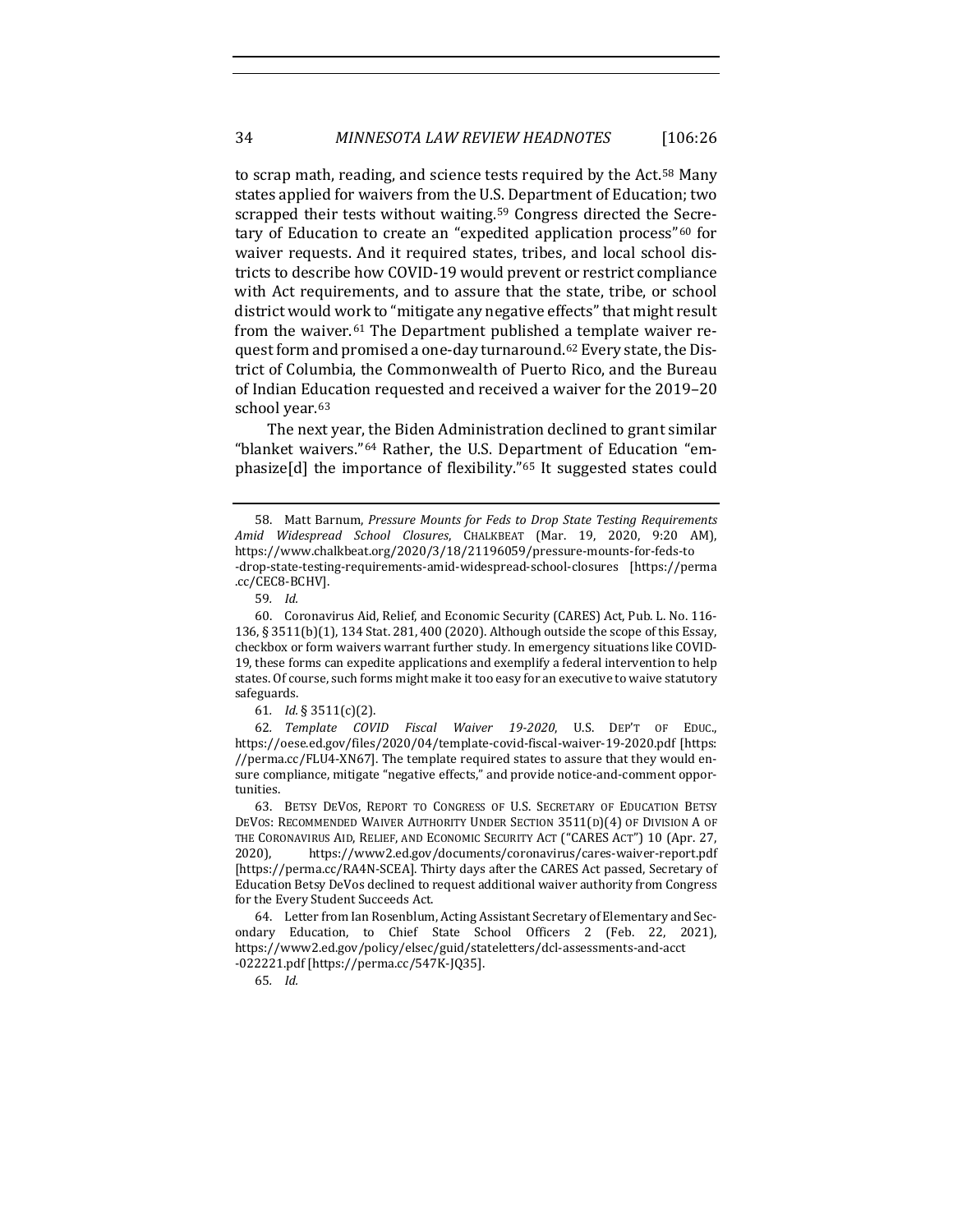administer shorter, remote, or later-than-usual versions of their statewide assessments.<sup>[66](#page-10-1)</sup> The Department maintained all state and local report card requirements, including requirements to disaggregate data by subgroups. But the Department invited states to request waivers from accountability requirements to identify low-performing schools and require at least 95 percent of students to take year-end assessments, <sup>[67](#page-10-2)</sup> and provided a checkbox template for doing so. <sup>[68](#page-10-3)</sup>

<span id="page-10-0"></span>States' assessment waiver requests varied, as did the Department's responses.[6](#page-10-4)9 The Department granted the District of Columbia the only blanket waiver from assessments; denied a similar request from New York; denied Michigan's and Montana's requests to let school districts administer local (rather than statewide) assessments; approved Oregon's plan to test students in fewer grades; and told New Jersey and California that waivers were not needed to administer statewide assessments in the fall or in all districts except where "not viable," respectively.[7](#page-10-5)0 But 41 states, the District of Columbia, Puerto Rico, and the Bureau of Indian Education received waivers for relief from the Act's accountability requirements.[7](#page-10-6)1

<span id="page-10-7"></span>Unlike No Child Left Behind waivers, COVID-19 waivers occurred within a much different Overton window, or range of policies

<span id="page-10-1"></span><sup>66</sup>*. Id.* The Department did, however, "specifically encourage" states to extend testing windows for English language proficiency assessments. Given that these assessments provide a diagnostic for students' language needs, Paul Bruno and Dan Goldhaber suggest that these assessments enjoy more political support and less pushback than other assessments. PAUL BRUNO & DAN GOLDHABER, CALDER POLICY BRIEF NO. 26-0721, REFLECTIONS ON WHAT PANDEMIC-RELATED STATE TEST WAIVER REQUESTS SUGGEST ABOUT THE PRIORITIES FOR THE USE OF TESTS 5-6, NAT'L CTR. FOR ANALYSIS OF LON-GITUDINAL DATA IN EDUC. RSCH. (2021), http://caldercouncil.org/wp-content/ uploads/2021/07/CALDER%20Policy%20Brief%2026-0721.pdf [https://perma.cc/ JSV3-YVYG].

<span id="page-10-2"></span><sup>67</sup>*. See* Letter from Ian Rosenblum to Chief State School Officers, *supra* note 64; Evie Blad & Andrew Ujifusa, *Biden Education Department Approves One Request to Cancel State Tests But Rejects Others*, EDUC. WEEK (Apr. 7, 2021), https://www .edweek.org/policy-politics/biden-education-department-approves-one-request-to -cancel-state-tests-but-rejects-others/2021/04 [https://perma.cc/BCG6-ZBP6].

<span id="page-10-3"></span><sup>68.</sup> U.S. DEP'T OF EDUC., OMB NO. 1810-0752, 20-21 ACCOUNTABILITY WAIVER TEM-PLATE (Mar. 8, 2021), https://oese.ed.gov/files/2021/03/20-21-Accountability -Waiver-Template-Final.pdf [https://perma.cc/TZG9-98DE].

<sup>69</sup>*. See* Blad & Ujifusa, *supra* not[e 67.](#page-10-0) 

<sup>70</sup>*. Id.*

<span id="page-10-6"></span><span id="page-10-5"></span><span id="page-10-4"></span><sup>71.</sup> Andrew Ujifusa, *The Feds Offered Waivers on ESSA Accountability. Here's Where States Stand on Getting Them*, EDUC. WEEK (June 24, 2021), https://www .edweek.org/policy-politics/the-feds-offered-waivers-on-essa-accountability-heres -where-states-stand-on-getting-them/2021/06 [https://perma.cc/T58N-BJRE].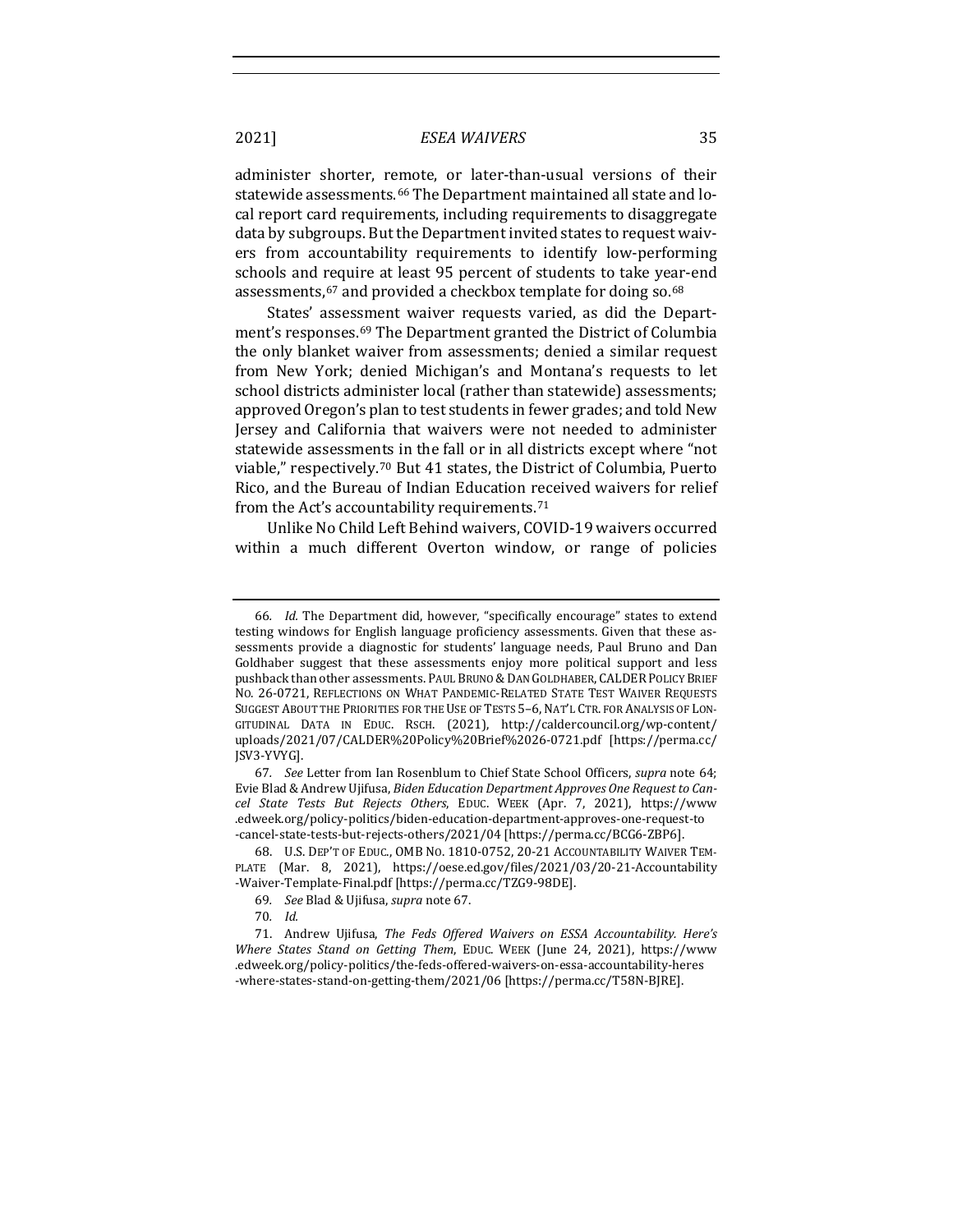<span id="page-11-5"></span>politically acceptable to the mainstream.[72](#page-11-0) No Child Left Behind waivers responded to a consensus on rigorous state standards and student assessment-informed teacher evaluations.[7](#page-11-1)3 But COVID-19 waivers responded to a need to balance competing interests. Civil rights groups called for statewide assessments as a comparative tool, while education leaders differed in what, if any, purposes that testing would serve.[74](#page-11-2) And, whereas schools risked losing federal funds without No Child Left Behind waivers, COVID-19 waivers were decided independent of school funding from the CARES Act or the American Rescue Plan, both of which Congress mostly distributed through the Title I formula of the ESEA.[75](#page-11-3) The COVID-19 era of waivers might confirm the demise of policymaking through education waivers or reflect the difficulty in balancing competing visions of assessments and accountability when deciding waiver criteria. Or this era might be an outlier in the history of waivers, given the greater political attention on school reopenings or stimulus funding. Still, unlike the expressed waiver language in the CARES Act, Congress did not include language in the American Rescue Plan Act of 2021 encouraging or restricting the Secretary's waiver discretion.[76](#page-11-4)

\* \* \*

Congress has narrowed the Secretary's waiver authority over time. But the implementing requirements have largely remained the same, informing the Secretary's current discretion.

<span id="page-11-0"></span><sup>72</sup>*. See* Anand Giridharadas, *How America's Elites Lost Their Grip*, TIME (Nov. 21, 2019, 6:39 AM), https://time.com/5735384/capitalism-reckoning-elitism-in -america-2019/ [https://perma.cc/M8E9-6HKB] (describing the origins of the "Overton window" theory).

<sup>73</sup>*. See supra* Part I.B.

<span id="page-11-2"></span><span id="page-11-1"></span><sup>74</sup>*. See* Andrew Ujifusa, *Standardized Tests Could Be in Jeopardy in Wake of Biden Decisions, Experts Say*, EDUC. WEEK (July 21, 2021), https://www.edweek.org/teaching -learning/standardized-tests-could-be-in-jeopardy-in-wake-of-biden-decisions -experts-say/2021/07 [https://perma.cc/4VSU-TBCR].

<span id="page-11-3"></span><sup>75</sup>*. See* Matt Barnum, *Some States Were Still Hoping to Cancel Testing. The Biden Administration Just Said No.*, CHALKBEAT (Mar. 29, 2021, 12:47 PM), https://www.chalkbeat.org/2021/3/26/22353209/state-testing-cancellations -waivers-biden-departement-education [https://perma.cc/VZ25-CXUX]; *see also*  American Rescue Plan Act of 2021 § 2001(c); Matt Barnum & Kalyn Belsha, *Unprecedented Federal Funding Is on the Way. High-Poverty Schools Are Starting to Reckon With How To Spend It.*, CHALKBEAT (Mar. 25, 2021, 4:07 PM), https://www .chalkbeat.org/2021/3/25/22350474/unprecedented-federal-funding-high-poverty -schools-how-spend [https://perma.cc/EU9P-RDZP].

<span id="page-11-4"></span><sup>76</sup>*. Compare* CARES Act § 3511(b)(1), *with* American Rescue Plan Act of 2021, H.R. 1319, 117th Cong. § 2001 (2021).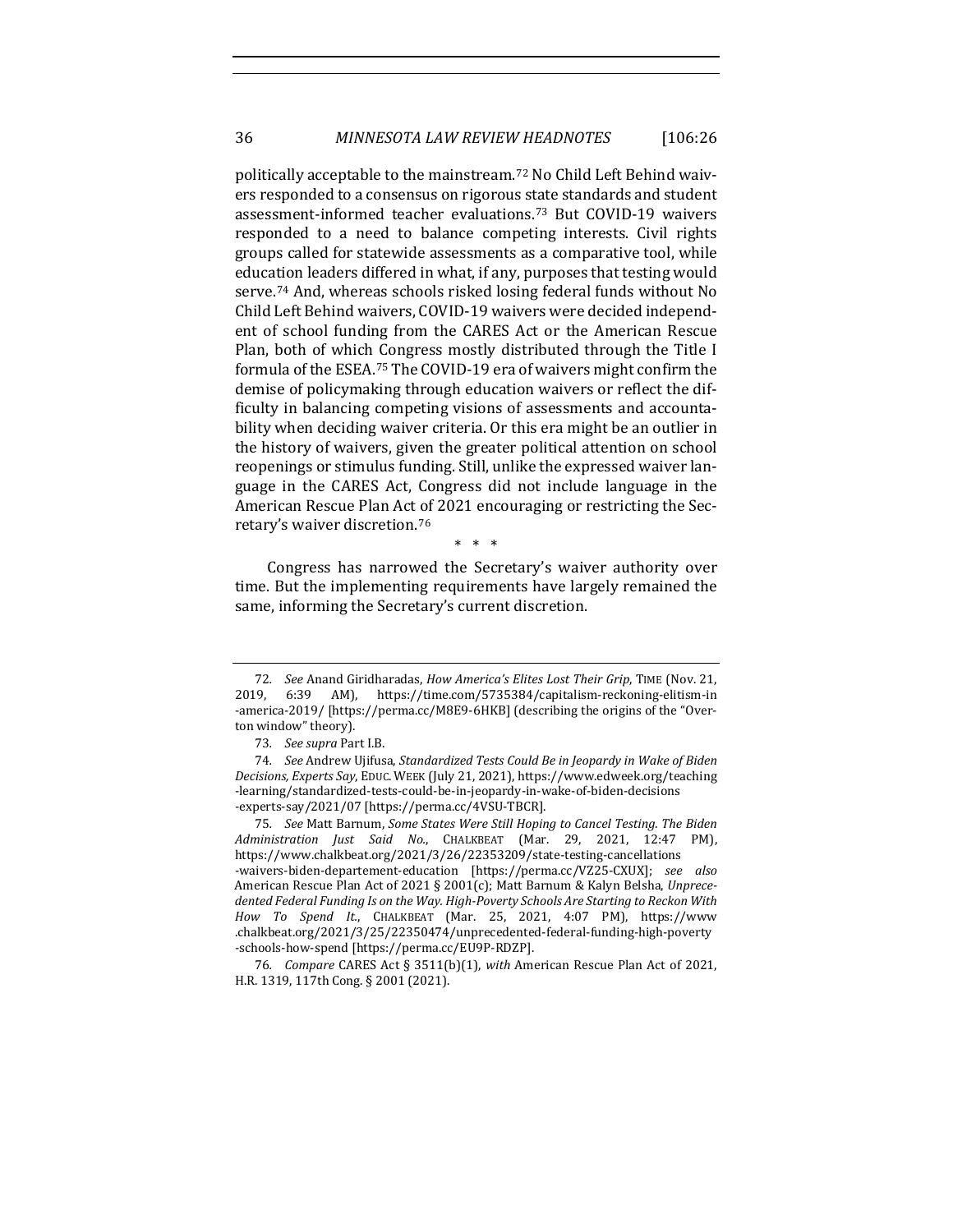#### II. THE SECRETARY HAS BROAD WAIVER DISCRETION

Today, the Secretary of Education enjoys relatively broad waiver discretion. First, the waiver statute gives the Secretary broad discretion. Second, few courts have challenged—much less ruled on—the waiver provision. Third, similarly broad provisions abound in federal statutes.

## A. THE STATUTE GIVES THE SECRETARY RELATIVELY BROAD WAIVER **AUTHORITY**

Section 8401 of the ESEA allows the Secretary of Education to "waive any statutory or regulatory requirement of this chapter for which a waiver request is submitted" by a state educational agency or tribal authority.[77](#page-12-0) To request a waiver, a state educational agency or tribal authority must submit a plan that fulfills certain requirements, including describing "how the waiving of such requirements will advance student academic achievement," how the state agency will monitor implementation, and how the agency will serve the same popula-tions served by the programs to be waived.<sup>[78](#page-12-1)</sup> The agency must also provide for notice and comment, and summarize the comments.[79](#page-12-2) After a state submits a waiver request, the Secretary has 120 days to provide an initial determination. If the Secretary disapproves, the Secretary must offer the state a chance to revise its application and resubmit. If the resubmission still fails to meet the requirements, the Secretary must offer a hearing on the record.<sup>[80](#page-12-3)</sup> If the Secretary approves, a state must provide an annual report on progress, and the Secretary may terminate the waiver if it is not "contribut[ing] to the progress of schools" or "no longer necessary to achieve its original purposes."[8](#page-12-4)1

Under section 8401, the Secretary's may disapprove a waiver request if the request:

• (i) fails to meet submission requirements listed in Section 8401 of the Act;[8](#page-12-5)2

<span id="page-12-0"></span><sup>77.</sup> Elementary and Secondary Education Act § 8401. A local educational agency may do so through its state educational agency.

<sup>78</sup>*. Id.* § 8401(b)(1).

<span id="page-12-5"></span><span id="page-12-4"></span><span id="page-12-3"></span><span id="page-12-2"></span><span id="page-12-1"></span><sup>79</sup>*. Id.* § 8401(b)(3)(A)–(B). To be clear, these differ from the notice and comment requirements of the Administrative Procedure Act, and a search did not reveal implementing regulations.

<sup>80</sup>*. Id.* § 8401(a)(3).

<sup>81</sup>*. Id.* § 8401(f)(A)–(B).

<sup>82</sup>*. Id.* § 8401(b)(4)(A)(i).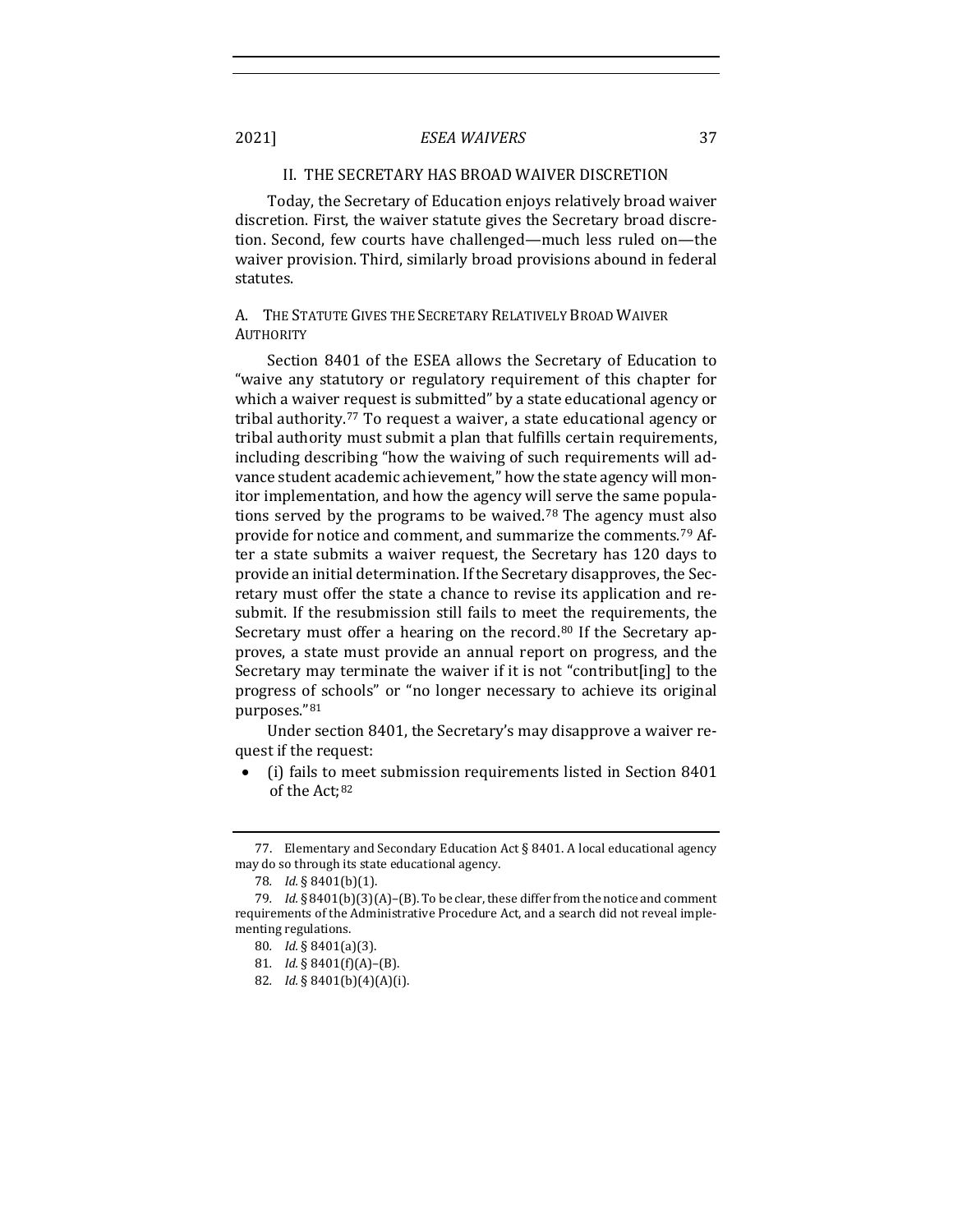## 38 *MINNESOTA LAW REVIEW HEADNOTES* [106:26

- (ii) concerns items the Secretary may not waive, $83$  $83$  such as the distribution of funds; "supplement, not supplant" requirements; comparability of services requirements; "equitable participation" of private school students and teachers; parental participation and involvement; applicable civil rights requirements; requirements for charter schools under the Charter Schools Program; and maintenance of effort requirements<sup>[84](#page-13-1)</sup>;
- (iii) provides "insufficient information to demonstrate" that a waiver "will advance student academic achievement consistent with the purposes of this Act,"[8](#page-13-2)5 or
- (iv) does not provide for "adequate evaluation to ensure review and continuous improvement of the plan."[8](#page-13-3)6

The Secretary may not deny a waiver request based on "conditions outside the scope"[8](#page-13-4)7 of the waiver request. The Secretary could not, for instance, condition a waiver of annual grade 8 science assessments on whether a state implements a new professional development program for educators of English Learners. Relatedly, the Secretary may not promulgate rules or regulations that add statewide accountability system requirements, add or delete specific state standards, specify academic assessments or weights for evaluation systems, or specify school support or improvement strategies.<sup>[8](#page-13-5)8</sup> And the Secretary may neither issue guidance that "provides a strictly limited or exhaustive list to illustrate successful implementation of provisions under this section," nor require data collection beyond existing federal, state, or local reporting requirements.[89](#page-13-6)

Still, the Secretary has broad authority to grant or deny waivers. The Secretary may deny a waiver, for instance, if its implementation plan provides "insufficient information" to show that the requested waiver will "advance student achievement consistent with the purposes of this Act."[90](#page-13-7) The department, however, has rarely denied waivers. Out of 488 responses to waiver requests issued since 2009, the

- 87*. Id.* § 8401(b)(4)(D).
- <span id="page-13-5"></span>88*. Id.* § 1111(e)(1)(B).
- <span id="page-13-6"></span>89*. Id.* § 1111(e)(1)(C)-(D).
- <span id="page-13-7"></span>90*. Id.* § 8401(a)(4)(A).

<sup>83</sup>*. Id.* § 8401(b)(4)(A)(ii).

<span id="page-13-4"></span><span id="page-13-3"></span><span id="page-13-2"></span><span id="page-13-1"></span><span id="page-13-0"></span><sup>84</sup>*. Id.* § 8401(c); *see also* SKINNER, *supra* not[e 2,](#page-1-0) at 1 (summarizing these requirements). The Secretary may not waive maintenance of effort requirements under Section 8401, but may waive such requirements under other Act provisions.

<sup>85.</sup> Elementary and Secondary Education Act § 8401(b)(4)(A)(iii).<br>86.  $Id.$  § 8401(b)(4)(A)(iv).

*Id.* § 8401(b)(4)(A)(iv).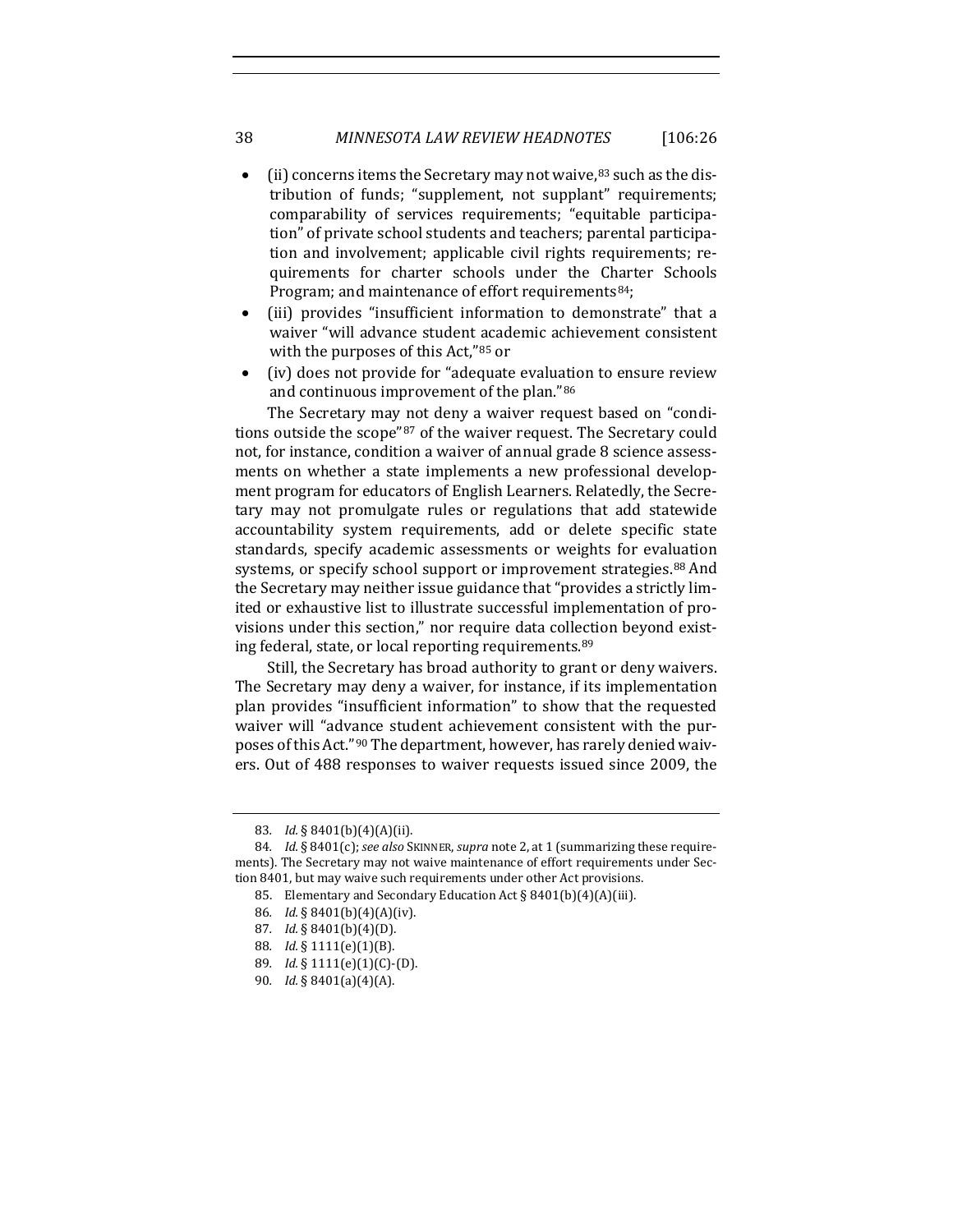<span id="page-14-6"></span>Department has issued at least 40 denials—a little over 12 percent.<sup>[9](#page-14-0)1</sup> In 2018, for example, 27 states exceeded a statutory cap allowing no more than one percent of students with the most significant cognitive disabilities to participate in alternate assessments; 23 received a waiver.<sup>[92](#page-14-1)</sup> The following year, 36 states exceeded the cap, and 22 received a waiver.[9](#page-14-2)3 To be clear, more denials would not necessarily lead to better student outcomes. But the Secretary certainly has the flexibility to issue such denials.

#### B. COURTS HAVE SUPPORTED SECRETARIAL DISCRETION

Few states or school districts have challenged the Act's waiver arrangements. Neither the U.S. Supreme Court nor the federal circuit courts have ruled on waivers, but two district court cases have supported agency discretion.

#### 1. *Connecticut v. Spellings*

In *Connecticut v. Spellings*, a federal district court held that the Secretary enjoys discretion to grant or deny a waiver because the decision is one "committed to the agency."[94](#page-14-3) Four years after the passage of the No Child Left Behind Act, Connecticut sought a waiver and state plan amendments to modify requirements related to annual testing, testing of English Language Learners, and special education students.[9](#page-14-4)5 After being denied waivers, Connecticut challenged Secretary of Education Margaret Spellings's waiver denials.<sup>[96](#page-14-5)</sup> The court found that even when Congress has not precluded review, section 701(a)(2) of the Administrative Procedure Act precludes review if the governing

<span id="page-14-0"></span><sup>91.</sup> Author analysis of data from *State Requests for Waivers of ESEA Provisions for SSA-Administered Programs*, U.S. DEP'T OF EDUC. (last visited Sept. 2, 2021), https://oese.ed.gov/offices/office-of-formula-grants/school-support-and

<sup>-</sup>accountability/essa-state-plans-assessment-waivers -VYPG].

<span id="page-14-1"></span><sup>92</sup>*. See* Letter from Rep. Robert C. "Bobby" Scott to Secretary Betsy DeVos 2 (Mar. 13, 2020), https://edlabor.house.gov/imo/media/doc/ Chairman%20Scott%20Lett%20to%20ED%20re%20Title%20I%

<sup>20</sup>Alternative%20Assessments.pdf [https://perma.cc/42S5-XACB] (expressing concern about the Department of Education's waivers of requirements for assessments for students with the most significant cognitive disabilities).

<sup>93</sup>*. Id.*

<span id="page-14-3"></span><span id="page-14-2"></span><sup>94.</sup> Connecticut v. Spellings, 453 F. Supp. 2d 459, 495 (D. Conn. 2006) (quoting the Secretary of Education's reply brief).

<sup>95</sup>*. See id.* at 477.

<span id="page-14-5"></span><span id="page-14-4"></span><sup>96</sup>*. Id.* at 474. Connecticut challenged Secretary of Education Margaret Spellings' interpretation of a No Child Left Behind provision barring unfunded mandates as well.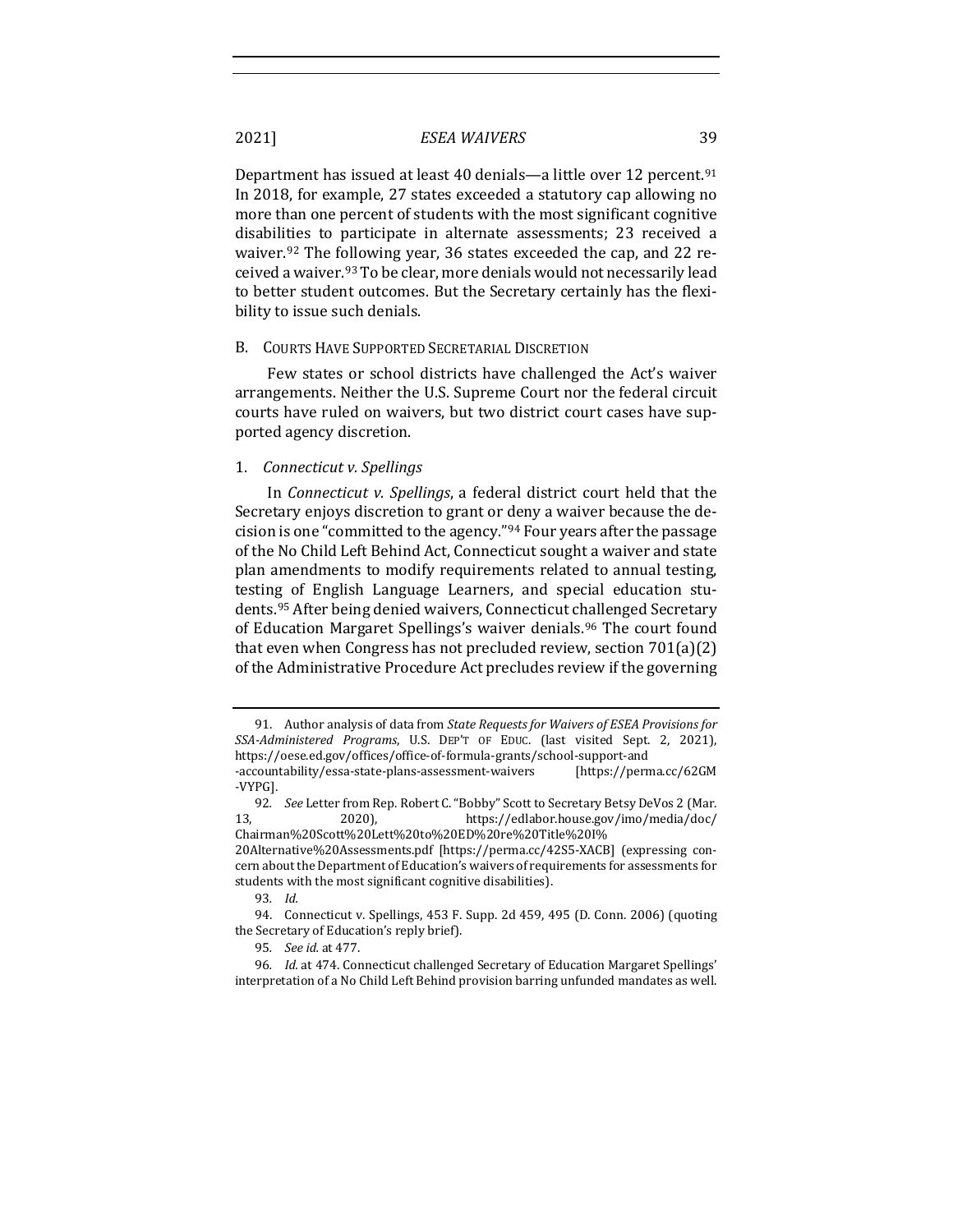statute provides a court "no meaningful standard"<sup>[97](#page-15-0)</sup> against which to judge the agency's exercise of its discretion. In this case, the waiver provision "[did] not provide any standard—let alone a meaningful one" for judicial review.[9](#page-15-1)8 Because of the agency's discretion concerning waiver denials, the Secretary's denial of waiver requests was not reviewable under section 701(a)(2) of the Administrative Procedure Act.[9](#page-15-2)9

And the waiver provision offered no standards for reviewing the denial of a specific waiver.[10](#page-15-3)0 Although waiver requests had to include specific information,<sup>[10](#page-15-4)1</sup> the No Child Left Behind Act "d[id] not require"[1](#page-15-5)02 the Secretary to grant a waiver if a request contained this information. Plus, the court reasoned, Congress had other ways of cab-ining the Secretary's discretion.<sup>[10](#page-15-6)3</sup> Congress prevented the Secretary from waiving a number of No Child Left Behind requirements; authorized only "effective" waiver extensions that "contributed to improved student achievement" and were in the "public interest"<sup>[10](#page-15-7)4</sup>; required an annual report to Congress on the use of waivers and whether they had increased instruction quality and academic achievement $105$  $105$ ; and set restrictions on terminating a waiver.[1](#page-15-9)06 "It seems clear," the court concluded, that Congress limited the Secretary of Education's exercise of discretion to grant waivers but left "completely unfettered" the Secretary's discretion to deny a waiver.[10](#page-15-10)7

#### 2. *Jindal v. United States Department of Education*

Even when the Secretary used conditional waivers, a federal

- 102*. Id.* at 496 (quoting 20 U.S.C. § 7861).
- 103*. Id.*

104. Connecticut v. Spellings, 453 F. Supp. 2d 459, 496 (D. Conn. 2006).

105*. Id.*

<sup>97</sup>*. Id.* at 495 (quoting Heckler v. Chaney, 470 U.S. 821, 830 (1985)).

<sup>98.</sup> Connecticut v. Spellings, 453 F. Supp. 2d 459, 495 (D. Conn. 2006).

<sup>99</sup>*. Id.* at 499.

<sup>100</sup>*. Id.* at 496; *see also supra* Part II.A (quoting the statute).

<span id="page-15-5"></span><span id="page-15-4"></span><span id="page-15-3"></span><span id="page-15-2"></span><span id="page-15-1"></span><span id="page-15-0"></span><sup>101</sup>*. Spellings*, 453 F. Supp. at 496 ("Requests must describe 'for each school year, specific, measurable educational goals . . . that would be affected by the waiver and the methods to be used to measure annually such progress for meeting such goals.'").

<span id="page-15-9"></span><span id="page-15-8"></span><span id="page-15-7"></span><span id="page-15-6"></span><sup>106.</sup> *Id.* ("The Act allows the Secretary to terminate a waiver only if the 'Secretary determines, after notice and an opportunity for a hearing, that the performance of the State . . . has been inadequate to justify a continuation of the waiver or if the waiver is no longer necessary to achieve its original purpose.'").

<span id="page-15-10"></span><sup>107</sup>*. Id.* at 498, *aff'd as modified sub nom.* Connecticut v. Duncan, 612 F.3d 107 (2d Cir. 2010). The Second Circuit upheld the district court's dismissal of the case on ripeness grounds.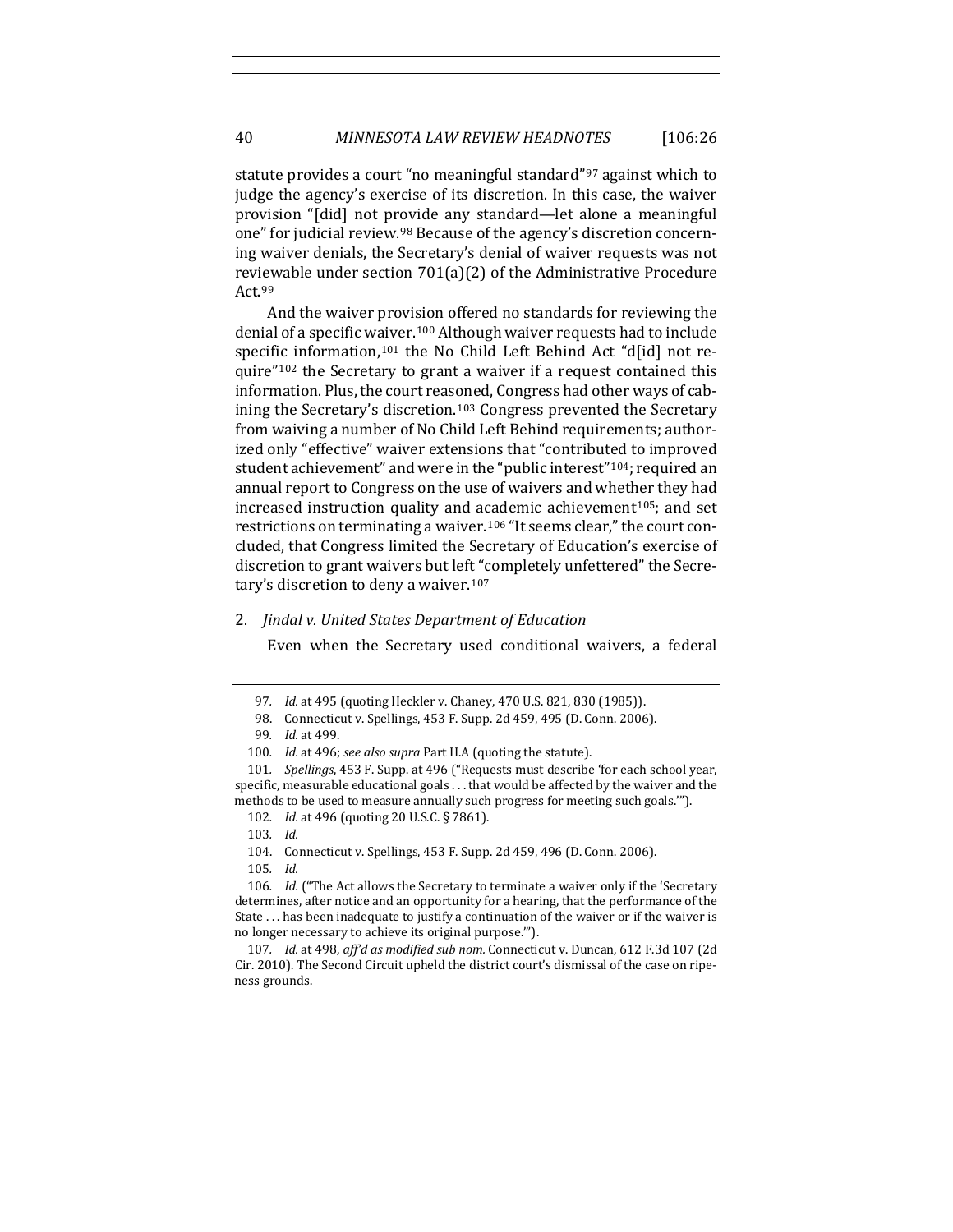district court found that the use of waivers did not violate the ESEA and that the use of waiver conditions was constitutional.[10](#page-16-0)8 In 2015, Louisiana governor Bobby Jindal contended that the Obama Administration exceeded its constitutional authority when it enacted condi-tional waivers via ESEA Flexibility.<sup>[10](#page-16-1)9</sup> The court disagreed for two reasons.

First, the granting of waivers in exchange for adopting standards "common to a significant number of states" did not exceed the Secretary's authority.[1](#page-16-2)10 The ESEA prohibits the Secretary from conditioning a state plan's approval on adding or deleting "specific elements" of its academic standards, using "specific assessment instruments," or approving or certifying state standards themselves.[11](#page-16-3)1 Jindal claimed that requiring states to adopt the Common Core State Standards and PARCC assessments amounted to requiring a state to add or delete elements from its standards and assessments.[1](#page-16-4)12 But Jindal failed to show any evidence that the ESEA Flexibility scheme did so.<sup>[1](#page-16-5)13</sup>

Second, the court declined to find ESEA Flexibility's conditions "coercive."[1](#page-16-6)14 Jindal alleged that refusing to agree to the waiver conditions could ultimately mean losing ESEA funds.[1](#page-16-7)15 Even so, the conditional waiver program itself did "not award funds to States or threaten state funding."[11](#page-16-8)6 In *National Federation of Independent Businesses v. Sebelius*, Affordable Care Act conditions were "viewed as a means of pressuring the States to accept policy changes" to Medicaid.[11](#page-16-9)7 But ESEA Flexibility conditions—such as encouraging states to adopt college and career ready standards and aligned assessments—"protec[ted], rather than threaten[ed]" funding.[11](#page-16-10)8 And Jindal provided no evidence that states were unaware of the program's conditions or the

<span id="page-16-0"></span><sup>108.</sup> Jindal v. U.S. Dep't of Educ., No. CV 14-534-SDD-RLB, 2015 WL 5474290, at \*10, 13 (M.D. La. Sept. 16, 2015).

<span id="page-16-2"></span><span id="page-16-1"></span><sup>109</sup>*. Id.* at \*2 (M.D. La. Sept. 16, 2015). For more information on ESEA Flexibility, see *supra* Part I.B.

<sup>110</sup>*. Jindal*, 2015 WL 5474290, at \*10.

<sup>111</sup>*. Id.* at \*9.

<span id="page-16-4"></span><span id="page-16-3"></span><sup>112</sup>*. Id.* PARCC was a consortium of states that developed a set of assessments aligned to the Common Core State Standards. *Id.* at \*2 n.18.

<sup>113</sup>*. Id.*

<span id="page-16-6"></span><span id="page-16-5"></span><sup>114.</sup> Jindal v. U.S. Dep't of Educ., No. CV 14-534-SDD-RLB, 2015 WL 5474290, at \*14 (M.D. La. Sept. 16, 2015).

<sup>115</sup>*. Id.*

<sup>116</sup>*. Id.*

<span id="page-16-10"></span><span id="page-16-9"></span><span id="page-16-8"></span><span id="page-16-7"></span><sup>117</sup>*. Id.* (citing Nat'l Fed'n of Indep. Bus. v. Sebelius, 132 S. Ct. 2566, 2602, 2604 (2012)).

<sup>118</sup>*. Jindal*, 2015 WL 5474290, at \*14.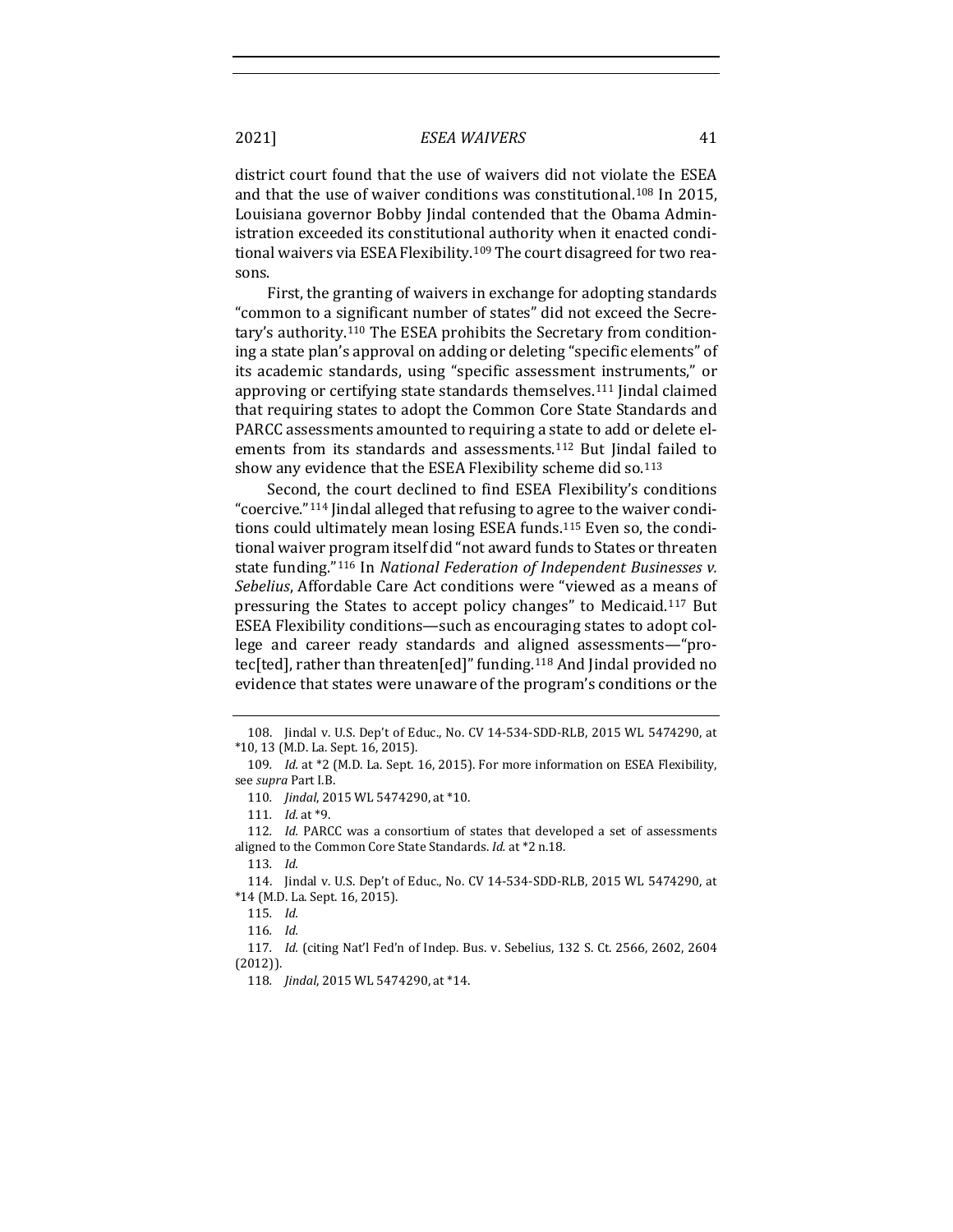Secretary's broad waiver authority.[1](#page-17-1)19 "States were free to apply or not,"[12](#page-17-2)0 and so was he.[12](#page-17-3)1

Admittedly, Jindal's allegations were not outliers. After the Department launched ESEA Flexibility, other states challenged the Department's interpretation, one state sought an administrative hearing, and House and Senate committees questioned the Secretary's authority.[1](#page-17-4)22 Still, the court found that the Secretary's actions did not go beyond the scope of waiver authority under the ESEA.

<span id="page-17-0"></span>C. SIMILAR PROVISIONS OFFER AGENCIES BROAD DISCRETION, WITH LIMITED OR NO JUDICIAL REVIEW

Multiple federal statutes grant agencies waiver discretion and do so with minimal or no judicial review. The *Connecticut v. Spellings* court pointed to statutes that, for instance, vested the decisionmaker with authority to make substantive and procedural rules for resolving claims under the September 11 Victim Compensation Fund,[12](#page-17-5)3 or authorized payments to service providers "at such time or times as the Secretary believes appropriate (but not less often than monthly)."[1](#page-17-6)24 Each of these commit waiver requests to agency discretion, exempting the requests from judicial review.[12](#page-17-7)5

Of course, courts may review when an agency fails to conduct sufficient review or make adequate findings on the merits of a waiver.[1](#page-17-8)26 Under the Administrative Procedure Act, if an agency relies on factors that Congress did not intend for it to consider, fails to consider "an important aspect of the problem," offers a justification counter to the evidence or that is "so implausible that it could not be ascribed to a difference in view or the product of agency expertise," a court may find

<sup>119</sup>*. Id.*

<sup>120</sup>*. Id.*

<span id="page-17-3"></span><span id="page-17-2"></span><span id="page-17-1"></span><sup>121.</sup> Jindal himself had enthusiastically supported the Common Core State Standards when Louisiana applied for them five years prior. *Id.* at \*11 n.101.

<span id="page-17-4"></span><sup>122.</sup> Black, *supra* not[e 23,](#page-4-4) at 1331 (citing Rick Scott, Governor of Florida, Request to Designate Jurisdiction to the Office of Administrative Law Judges (Oct. 17, 2014)); Sean D. Reyes, Attorney General, State of Utah, Common Core Standards Legal Analysis (Oct. 7, 2014); EMILY BARBOUR, JODY FEDER & REBECCA SKINNER, CONG. RSCH. SERV., SECRE-TARY OF EDUCATION'S WAIVER AUTHORITY WITH RESPECT TO TITLE I-A PROVISIONS INCLUDED IN THE ELEMENTARY AND SECONDARY EDUCATION ACT 6–7 (2011)).

<span id="page-17-5"></span><sup>123.</sup> Connecticut v. Spellings, 453 F. Supp. 2d 459, 498 (D. Conn. 2006) (citing Schneider v. Feinberg, 345 F.3d 135, 149 (2d Cir. 2003)).

<span id="page-17-8"></span><span id="page-17-7"></span><span id="page-17-6"></span><sup>124</sup>*. Id.* (quoting Greater N.Y. Hosp. Ass'n v. Mathews, 536 F.2d 494, 497 (2d Cir. 1976)).

<sup>125</sup>*. Id.* at 497.

<sup>126.</sup> BARBOUR, FEDER & SKINNER, *supra* not[e 122,](#page-17-0) at 6.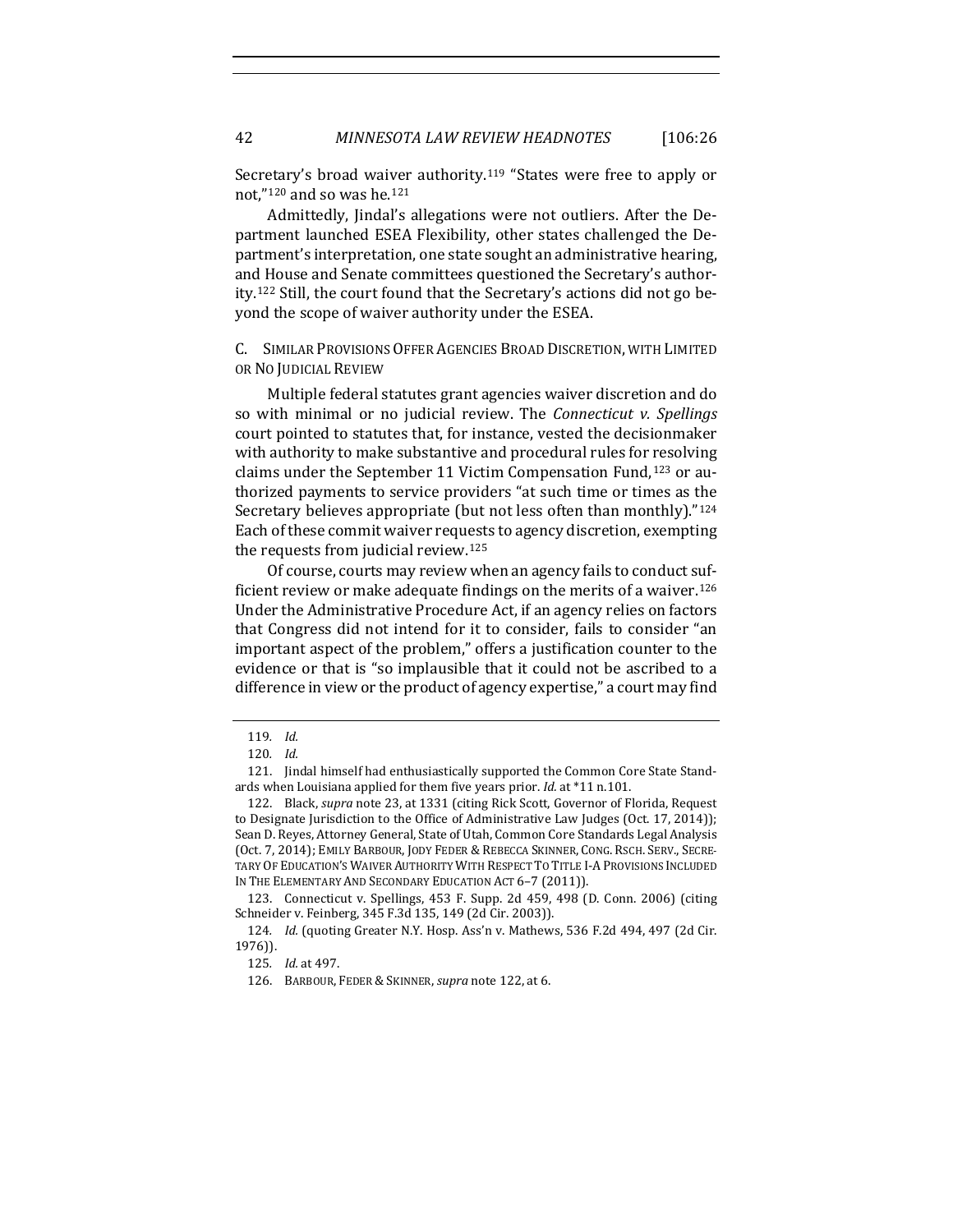a waiver decision arbitrary and capricious.[12](#page-18-1)7 The Ninth Circuit, for instance, found that the Secretary of Health and Human Services granted California a waiver to cut a benefits program without conducting sufficient review or making adequate findings regarding the merits of the waiver.<sup>[1](#page-18-2)28</sup> But that case involved a record that contained "no evidence"[1](#page-18-3)29 that the Secretary had considered the effects of cutting the program—and might suggest that only an "extraordinarily sparse"[13](#page-18-4)0 record would trigger judicial review.

<span id="page-18-11"></span><span id="page-18-0"></span>Courts, however, have not clarified the extent to which a waiver must promote the objectives of its statute.[1](#page-18-5)31 Take section 1115 of the Social Security Act, under which states may receive a federal waiver to try approaches that differ from the requirements of Medicaid.[1](#page-18-6)32 Congress required that a waiver request, "in the judgment of the Secretary, [be] likely to assist in promoting the objectives of [the Act]."[1](#page-18-7)33 Medicaid aims to "furnish . . . medical assistance on behalf of families with dependent children and of aged, blind, or disabled individuals, whose income and resources are insufficient to meet the costs of necessary medical services."[13](#page-18-8)4 But no formulaic approach exists for how a waiver might promote these objectives, or for how a court might evaluate when a waiver runs afoul of these objectives. A waiver might, for instance, expand eligibility for new beneficiaries but up costs for existing beneficiaries.[1](#page-18-9)35 Medicaid waivers thus illustrate how complicated tradeoffs in fulfilling statutory objectives can leave an agency with plenty of discretion.

Even when discretion is subject to judicial review, courts have not conclusively answered how to review such discretion. In *Wood v. Betlach*, Arizona beneficiaries challenged a state waiver application approved by the Secretary of Health and Human Services that would impose higher copayments on them.[13](#page-18-10)6 The court ignored the

<sup>127</sup>*. See* 5 U.S.C. § 706(2)(A).

<sup>128.</sup> Beno v. Shalala, 30 F.3d 1057, 1073 (9th Cir. 1994).

<sup>129</sup>*. Id.* at 1075.

<sup>130</sup>*. Id.* at 1076.

<span id="page-18-5"></span><span id="page-18-4"></span><span id="page-18-3"></span><span id="page-18-2"></span><span id="page-18-1"></span><sup>131</sup>*. See* Edward H. Stiglitz, *Forces of Federalism, Safety Nets, and Waivers*, 18 THE-ORETICAL INQUIRIES L. 125, 148–49 (2017).

<span id="page-18-7"></span><span id="page-18-6"></span><sup>132.</sup> Tracy Douglas, *Medicaid Waivers and Consumer Protection: Evidence from the States*, 28 ANNALS HEALTH L. & LIFE SCI. 101, 104–05 (2019).

<sup>133.</sup> Stiglitz, *supra* not[e 131,](#page-18-0) at 147.

<sup>134. 42</sup> U.S.C. § 1396-1.

<sup>135.</sup> Stiglitz, *supra* not[e 131,](#page-18-0) at 147–48.

<span id="page-18-10"></span><span id="page-18-9"></span><span id="page-18-8"></span><sup>136.</sup> Wood v. Betlach, 922 F. Supp. 2d 836 (D. Ariz. 2013); Stiglitz, *supra* not[e 131,](#page-18-0)  at 146–47.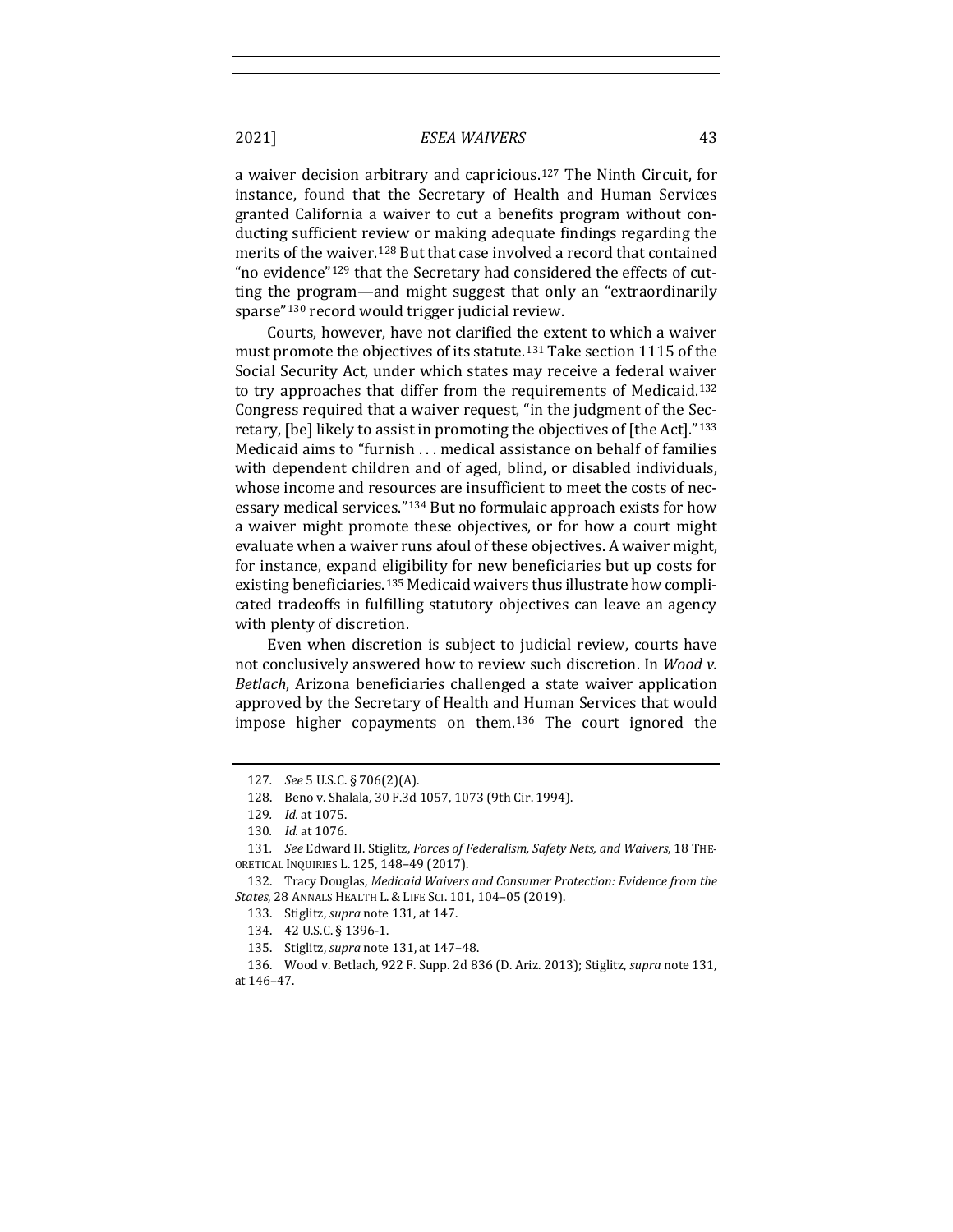question of whether the waiver as a whole had to satisfy the Social Security Act's objectives, or whether every component of a waiver had to do so.[13](#page-19-0)7 Rather, the court determined that copayments challenged as part of a larger section 1115 waiver did not merit independent approval.[13](#page-19-1)8 All in all, even when judicial review applies, courts may struggle to check policy and political judgments—including those that an education secretary may exercise.

## III. THE SECRETARY SHOULD HAVE BROAD DISCRETION BECAUSE BROAD DISCRETION EFFECTUATES CONGRESSIONAL INTENT

Even if the ESEA statute's text, prior court decisions, and similar statutes did not suggest broad discretion for the Secretary of Education, the Secretary should enjoy broad waiver discretion. When Congress delegates the power to waive provisions of law that Congress itself has made, it advances its own statutory objectives by creating regulatory flexibility.[13](#page-19-2)9 In the ESEA, waivers give the Secretary flexibility to respond to changing conditions in the pursuit of the statute's objectives. That flexibility advances Congress's intent even in the case of conditional aid—contrary to what critics of No Child Left Behind waivers asserted.

#### A. "BIG WAIVER" SCHEMES LIKE ESEA ADVANCE CONGRESSIONAL INTENT

The Secretary of Education should have the power to waive the Act's statutory requirements because Congress included a "big waiver" in order to effectuate its objectives under changing conditions. A look at the nature of such waiver schemes, as well as the instant case of the Act, reflects Congress's intent.

Agencies have had the power to apply enforcement discretion or waive limited statutory requirements throughout U.S. history.[14](#page-19-3)0 But "big waiver" schemes, which might include the authority to waive almost any part of a statute or condition a waiver, are relatively new.[1](#page-19-4)41 Unlike enforcement discretion, or the executive branch's decision not to enforce a statutory requirement, a "big waiver" scheme enjoys expressed statutory support.[14](#page-19-5)2 Unlike a limited waiver, or a provision that delegates a limited power to waive or modify requirements in

<span id="page-19-0"></span><sup>137.</sup> Stiglitz, *supra* not[e 131,](#page-18-0) at 148.

<span id="page-19-1"></span><sup>138</sup>*. Id.*

<span id="page-19-2"></span><sup>139</sup>*. See* Barron & Rakoff, *supra* not[e 9,](#page-2-8) at 267, 270.

<span id="page-19-3"></span><sup>140</sup>*. Id.* at 271–77.

<span id="page-19-4"></span><sup>141</sup>*. Id.* at 267–68.

<span id="page-19-5"></span><sup>142</sup>*. See id.* at 273–76.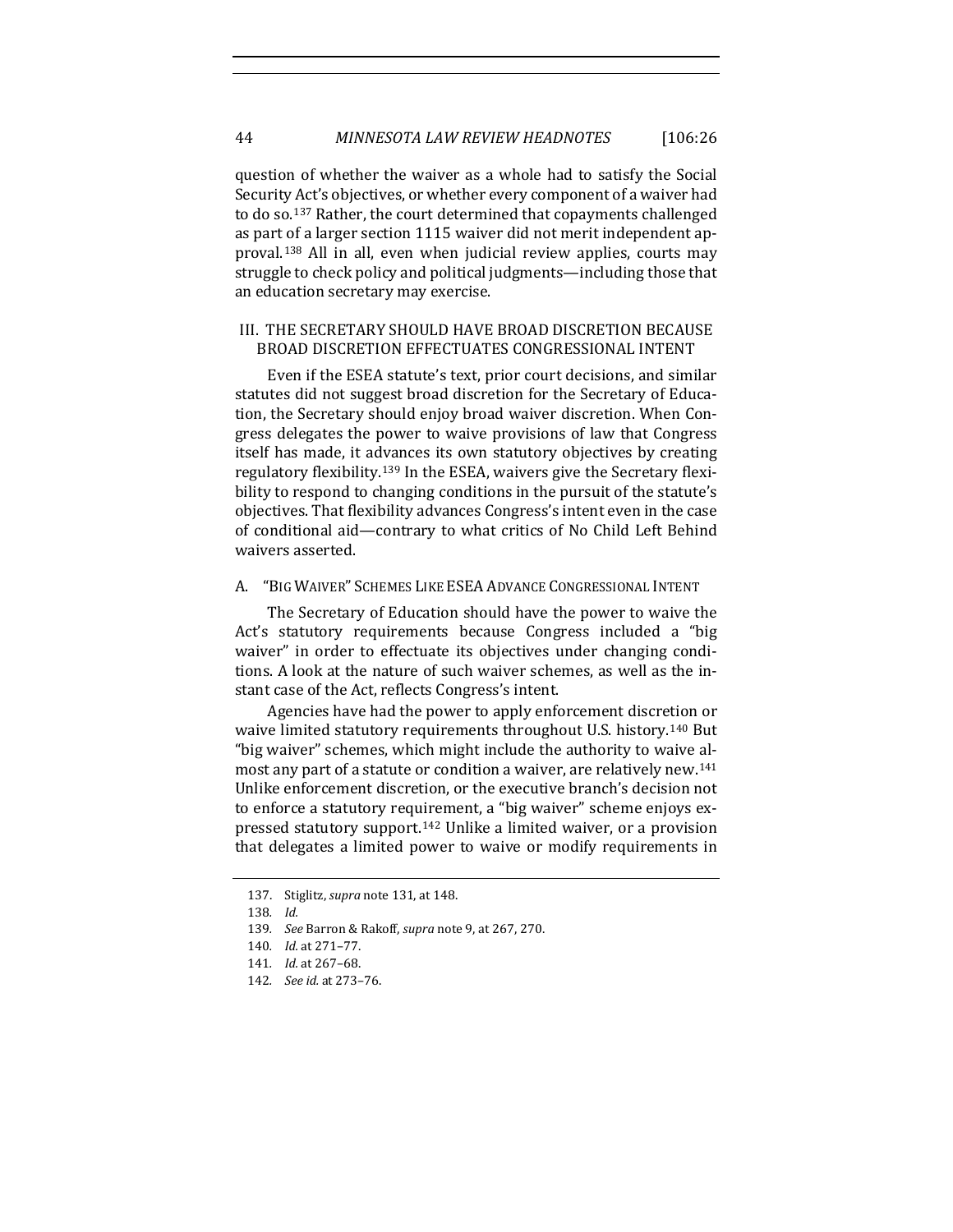exceptional cases,<sup>[14](#page-20-0)3</sup> a "big waiver" might allow an agency to waive conditions with broad authority or without predicate conditions.[1](#page-20-1)44 Such a scheme could obscure accountability or allow for the gutting of social safety net programs under the guise of "flexibility."[14](#page-20-2)5 But such a scheme can preserve Congress's attempts to confer positive rights through spending programs.[14](#page-20-3)6 This provides a "safety valve" that can release pressure when statutory objectives may not be attainable due to changed circumstances.[1](#page-20-4)47

<span id="page-20-10"></span>The ESEA reflects such an attempt. In the 1990s, as a consensus emerged that federal education funding schemes had become too rigid, Congress did not remove the original statutory constraints. Instead, it delegated authority for removing statutory constraints to the Secretary via waivers.<sup>[1](#page-20-5)48</sup> In education, states use the safety valve frequently.[14](#page-20-6)9 A world without federal education waivers would be impractical: consider the flexibility needed to respond to emergencies, like when Puerto Rico received a 2018 waiver following Hurricanes Maria and Irma.[15](#page-20-7)0 Or think about the benefits of piloting new assessments, as in the case of Hawaii's 2017 waiver to pilot the Hawaiian State Language Assessments.[15](#page-20-8)1 Waivers allow the Secretary to respond to changing conditions in the pursuit of a "fair, equitable, and high-quality education" for "all children."[15](#page-20-9)2

Of course, waivers in federal statutes can frustrate congressional intent if not implemented judiciously. Take a recent analysis that finds that waivers meant to improve Medicaid led to Michigan increasing

149*. See supra* Introduction.

<span id="page-20-7"></span><span id="page-20-6"></span><span id="page-20-5"></span>150. Letter from Frank T. Brogan, Assistant Secretary for Elementary and Secondary Education, U.S. Department of Education, to Julia Keleher, Secretary of Education, Puerto Rico Department of Education (Oct. 10, 2018), https://www2.ed.gov/ admins/lead/account/stateplan17/waivers/prschoolidentificationwaiverrequest.pdf [https://perma.cc/24H8-DWAP].

<span id="page-20-8"></span>151. Letter from Jason Botel, Principal Deputy Assistant Secretary, U.S. Department of Education, to Christina Kishimoto, Superintendent, Hawaii State Department<br>of Education (Dec. 1, 2017), https://www2.ed.gov/admins/lead/ https://www2.ed.gov/admins/lead/ account/stateplan17/waivers/hitesting2017.pdf [https://perma.cc/LQ4C-H263].

<span id="page-20-9"></span>152*. See* Elementary and Secondary Education Act § 1001 (describing the purpose of Title I-A aid).

<sup>143</sup>*. Id.* at 277.

<sup>144</sup>*. See id.* at 278.

<sup>145</sup>*. See id.* at 269, 297.

<sup>146</sup>*. See id.* at 295.

<span id="page-20-4"></span><span id="page-20-3"></span><span id="page-20-2"></span><span id="page-20-1"></span><span id="page-20-0"></span><sup>147.</sup> Zachary S. Price, *Seeking Baselines for Negative Authority: Constitutional and Rule-of-Law Arguments over Nonenforcement and Waiver*, 8 J. LEGAL ANALYSIS 235, 266 (2016).

<sup>148</sup>*. Id.* at 297–98.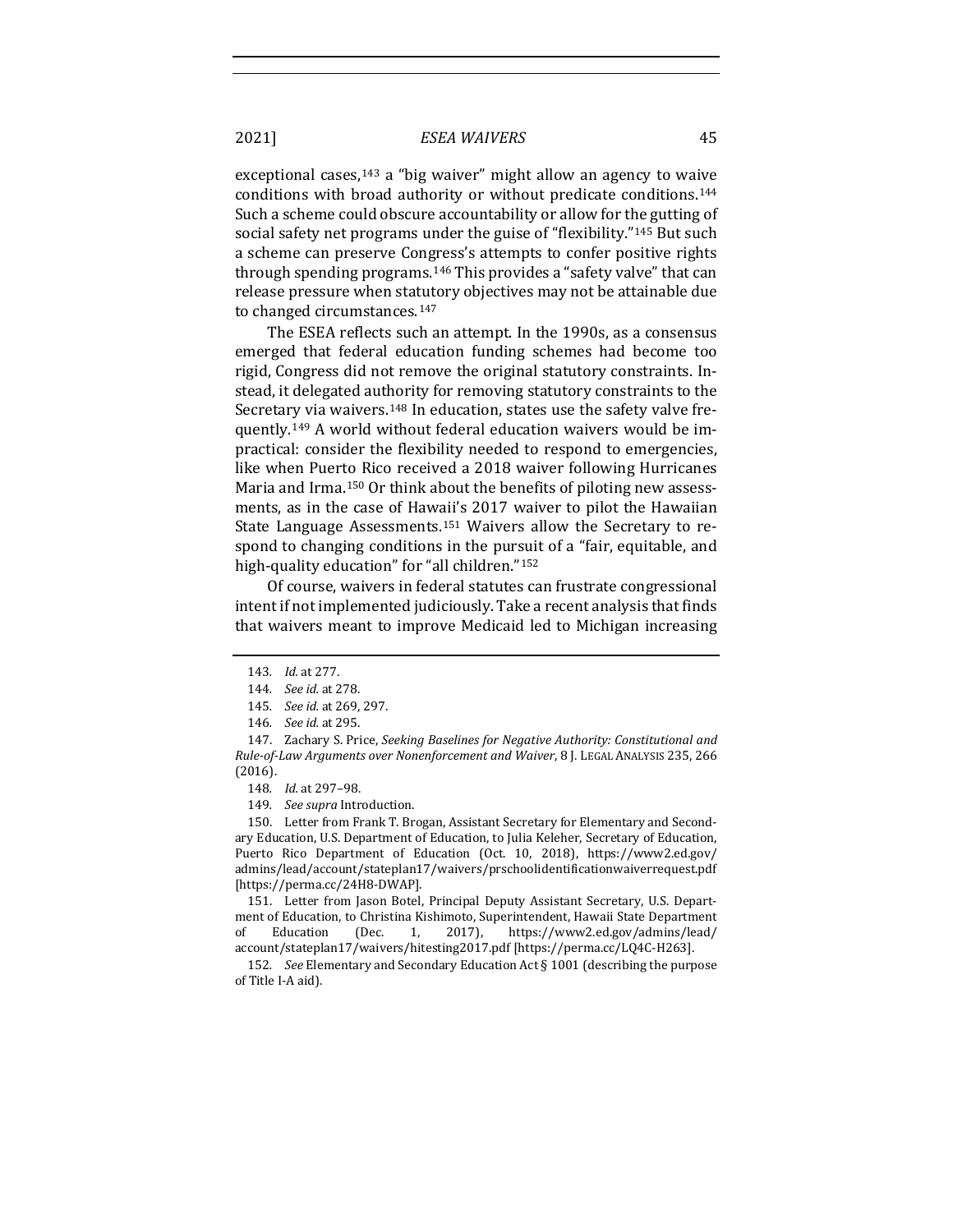insurance premiums, Iowa disenrolling more than 14,000 beneficiaries from Medicaid, and Arkansas imposing work requirements on adults enrolled in its Medicaid expansion.[1](#page-21-0)53 Under the ESEA, recall the Department of Education's failure to properly monitor state assessments for students with significant cognitive disabilities.[1](#page-21-1)54 Or recall the balancing act of flexibility and utility for assessments during the pandemic—waiving, for instance, the requirement that 95 percent of students take statewide assessments or allowing California districts to essentially decide whether to give exams.[1](#page-21-2)55 By allowing varying, state-by-state testing waivers, some might argue that the U.S. Department of Education made assessments less useful. In short, without guardrails, a "big waiver" can sometimes allow an agency to take Congress's statutory objectives off track.

But two fixes can guard against the derailment of "big waiver" schemes. First, Congress can limit waivers to those that achieve expressed statutory purposes.[15](#page-21-3)6 Recall the expressed limitations on the Secretary's authority that persist under the ESEA.[1](#page-21-4)57 And No Child Left Behind required waiver applicants to show how a requested waiver would "increase" instructional quality and "improve" student achievement, meaning that a proposed waiver should have shown that it would produce results better than the statute's baseline requirements.[1](#page-21-5)58 The Every Student Succeeds Act requires applicants to show how a waiver would "advance" student achievement.[1](#page-21-6)59 Given the similarity of "advance" to "improve," the presumed meaning—and legislative guidance—is likely the same.[16](#page-21-7)0 Second, as discussed below, agencies themselves can pair a waiver scheme with an interpretive rule or policy guidance that furthers congressional intent.

B. CONDITIONAL WAIVERS ALSO ADVANCE CONGRESSIONAL INTENT

Waivers still effectuate congressional intent when granted with

<span id="page-21-0"></span><sup>153.</sup> Douglas, *supra* not[e 132,](#page-18-11) at 120–23, 126.

<span id="page-21-1"></span><sup>154</sup>*. See* Scott, *supra* note [92.](#page-14-6) 

<span id="page-21-2"></span><sup>155</sup>*. See* Ujifusa, *supra* note [74.](#page-11-5) 

<sup>156</sup>*. See* Barron & Rakoff, *supra* not[e 9,](#page-2-8) at 335.

<sup>157</sup>*. See supra* Part II.A.

<sup>158.</sup> Barron & Rakoff, *supra* not[e 9,](#page-2-8) at 336.

<sup>159</sup>*. See supra* Part II.A.

<span id="page-21-7"></span><span id="page-21-6"></span><span id="page-21-5"></span><span id="page-21-4"></span><span id="page-21-3"></span><sup>160</sup>*. See* Barron & Rakoff, *supra* note [9,](#page-2-8) at 336 (No Child Left Behind "add[ed] a level of legislative guidance to the exercise of administrative discretion, and force to the statutory scheme overall, that a bland delegation of the power to establish regulations to promote educational improvement would not.").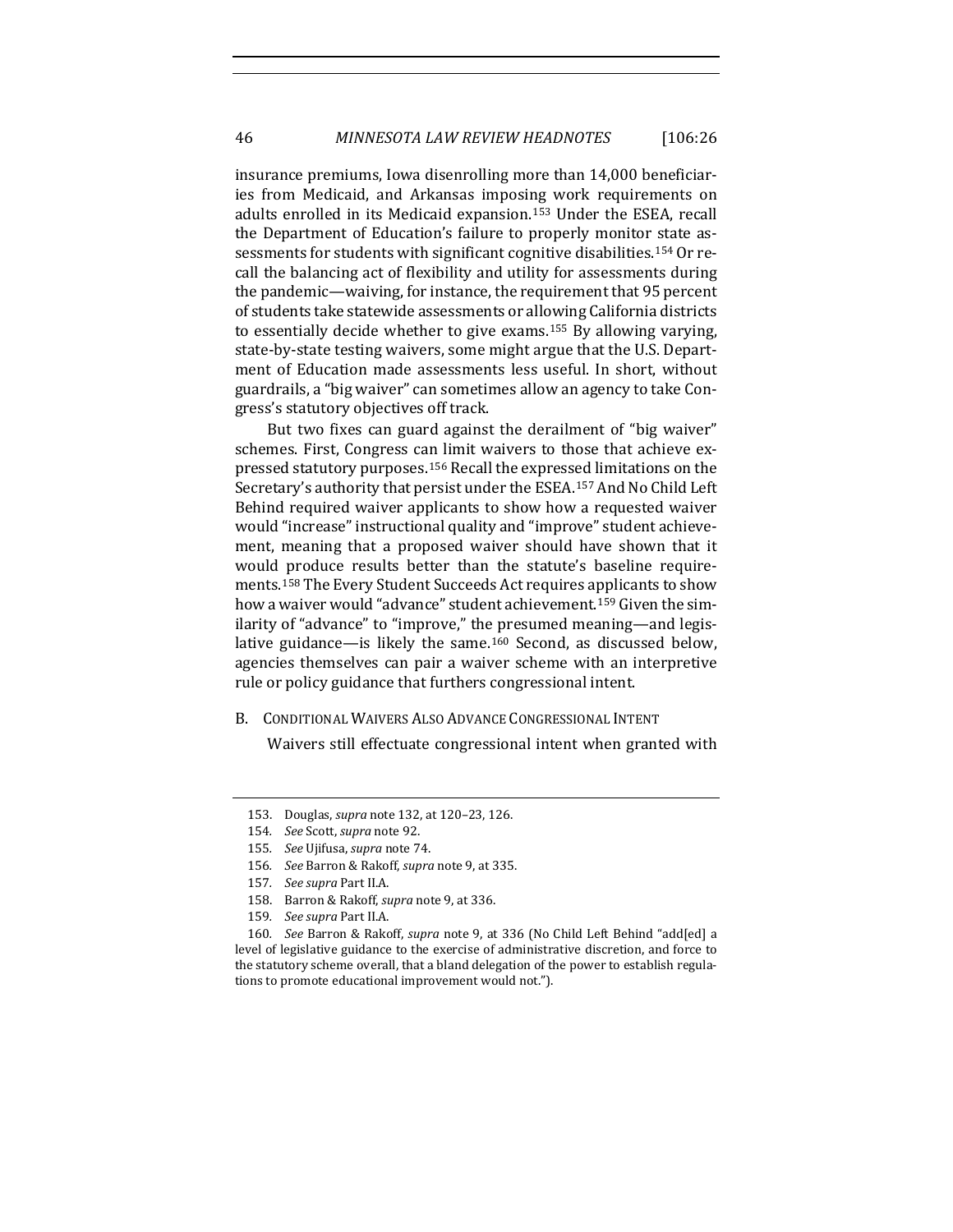conditions,[16](#page-22-0)1 contrary to what the opponents of ESEA Flexibility might have argued.[1](#page-22-1)62 Congress, of course, must make conditions clear and limit agency discretion. Even though the backlash to ESEA Flexibility led to Congress doing the latter, conditional waivers themselves are still constitutional.

Congress may allow—or decline to prohibit—an agency from imposing conditions in exchange for a waiver. [16](#page-22-2)3 This gives an agency flexibility to negotiate with a program participant and to induce the participant's continued participation.[1](#page-22-3)64 Conditions can also help local or state experiments achieve the objective's statutes.[16](#page-22-4)5 Opponents of conditional waivers may argue that such waivers unconstitutionally coerce a state into accepting requirements it would not have agreed to otherwise.[16](#page-22-5)6 But *Sebelius* and its related cases support a more narrow view.[16](#page-22-6)7 Waivers—particularly conditional waivers—function as a contract: in return for funds, states agree to comply with conditions.[16](#page-22-7)8 Unconstitutional coercion only occurs when Congress takes an entrenched program and tells states they can only participate in that entrenched program if they also agree to participate in a separate, unrelated program.[16](#page-22-8)9

Essentially, the power to condition can be understood as the power to effectuate statutory objectives, with two limits.[17](#page-22-9)0 One limit is that Congress must make conditions for states' receipt of federal funds "unambiguou[s]" so that states may be "cognizant of the choices of their participation."[1](#page-22-10)71 The other is that the executive's discretion may be unfettered, but only within the aims and bounds of the originating statute. Executive officials can presume the authority to impose conditions, but those conditions should reflect the aims and guardrails of the statute as closely as possible.[1](#page-22-11)72

<span id="page-22-0"></span>ESEA Flexibility reflected a form of the second limit. Conditional waivers can enable the executive branch to shape policy, but are more

<span id="page-22-4"></span><span id="page-22-3"></span>164*. Id.*

165*. Id.*

<span id="page-22-5"></span>166*. Id.* at 270.

<span id="page-22-6"></span>167*. Id.*

168*. Id.*

<span id="page-22-10"></span><span id="page-22-9"></span>170*. Id.*

171*. Id.* at 270–71.

<span id="page-22-11"></span>172*. Id.*

<sup>161</sup>*. See id.* at 235.

<span id="page-22-2"></span><span id="page-22-1"></span><sup>162</sup>*. See supra* Part I.A.

<sup>163.</sup> Price, *supra* not[e 147,](#page-20-10) at 266.

<span id="page-22-8"></span><span id="page-22-7"></span><sup>169</sup>*. See id.*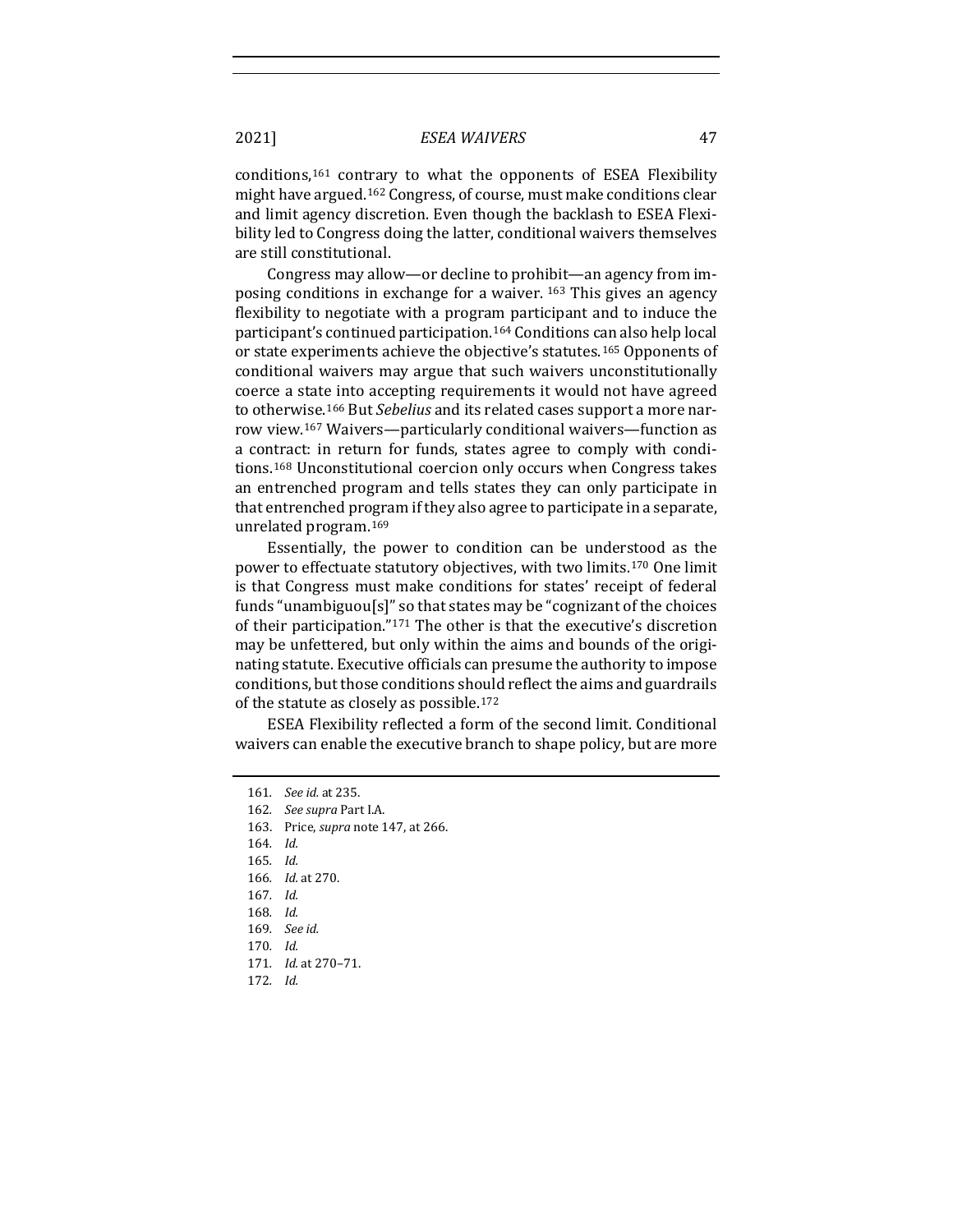likely to be controversial: recall the backlash to the program,<sup>[1](#page-23-0)73</sup> and Congress adding a provision in the Every Student Succeeds Act forbidding the Secretary from imposing conditions outside the bounds of the waiver request.[17](#page-23-1)4 Although Congress curtailed the Secretary's authority, that was not a referendum on the constitutionality of conditional waivers—or a limit on a future Congress removing that provision.

\* \* \*

Waivers cannot appropriate more money for education, undo the ESEA's restrictions on secretarial authority, or fix federalism's shortfalls when it comes to advancing equity. But, in the face of competing priorities and congressional obstructions, they offer a tool not to be overlooked.

#### IV. RECOMMENDATIONS FOR WAIVER AUTHORITY

The Secretary of Education should make an "interpretative" rule[17](#page-23-2)5 interpreting section 8401 waiver authority to advance a whole-child approach to student achievement. Such a rule could advance priorities that will benefit students across the country, including in areas like testing, state plan amendments, and desegregation.

#### A. INTERPRETING WAIVER REQUESTS IN A "WHOLE CHILD" MANNER

An interpretive rule advises the public about how an agency will construe a statute it administers.[17](#page-23-3)6 Under the ESEA, the Secretary can interpret the "advance student achievement" language of the Act to shape future waiver decisions. And such an interpretation would reflect the latest research—already embraced by Congress and the White House—on child development and add transparency, while providing a faster route than notice-and-comment rulemaking.

#### 1. Interpreting the Act's Waiver Provisions

Under the Administrative Procedure Act, Congress distinguished legislative rules from "interpretive rules" and "general statements of policy."[17](#page-23-4)7 Unlike legislative rules, which must go through notice-and-

<sup>173</sup>*. See id.*

<sup>174</sup>*. See* Elementary and Secondary Education Act § 8401(b)(4)(D).

<sup>175</sup>*. See* 5 U.S.C. § 553(b)(A) (2020) (defining interpretive rules).

<sup>176.</sup> Perez v. Mortg. Bankers Ass'n, 575 U.S. 92, 97 (2015).

<span id="page-23-4"></span><span id="page-23-3"></span><span id="page-23-2"></span><span id="page-23-1"></span><span id="page-23-0"></span><sup>177</sup>*. Id.*; *see also* DANIEL A. FARBER, LISA HEINZERLING & PETER M. SHANE, REFORMING "REGULATORY REFORM":APROGRESSIVE FRAMEWORK FOR AGENCY RULEMAKING IN THE PUBLIC INTEREST 13 (2018), https://www.acslaw.org/wp-content/uploads/2018/10/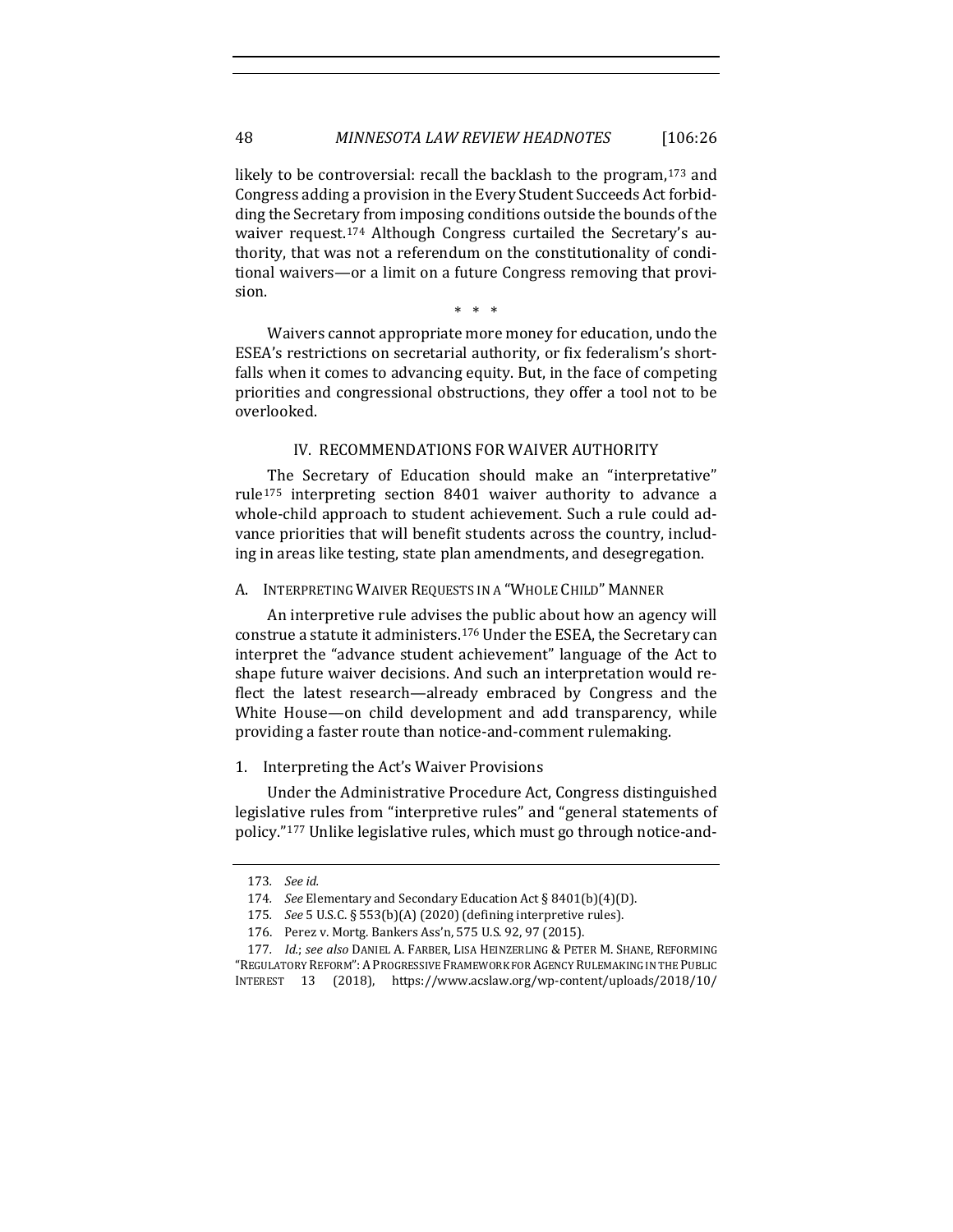comment rulemaking,[17](#page-24-0)8 the U.S. Office of Management and Budget considers interpretive rules as a type of agency guidance.[1](#page-24-1)79 Interpretive rules do not carry the force and effect of law and are not accorded such weight during judicial review,<sup>[18](#page-24-2)0</sup> largely because they do not impose "legally binding obligations or prohibitions."[1](#page-24-3)81 In turn, Congress did not subject interpretive rules to notice-and-comment requirements.[1](#page-24-4)82 This makes the process of issuing them "comparatively easier for agencies than issuing legislative rules."[1](#page-24-5)83

The Secretary should take advantage of this process. Under section 8401(b)(1) of the ESEA, states requesting a waiver must describe "how the waiving of such requirements will advance student academic achievement," how the state agency will monitor implementation, and how the agency will serve the same populations served by the programs to be waived.[1](#page-24-6)84 Further, a waiver recipient must report annually on the "progress" of schools covered under the waiver "toward improving student academic achievement," and how the use of the waiver has contributed to such progress."<sup>[1](#page-24-7)85</sup> To date, neither federal regulations nor departmental guidance appear to have interpreted these provisions. The Secretary could interpret these aspects in a manner supporting whole child equity, which refers to a child-centered transformation of instructional, social, and emotional learning policy responses.[1](#page-24-8)86

Whole child equity acknowledges that adverse childhood experiences like trauma and chronic stress—often associated with poverty, race, ethnicity, and disability—affect how children develop and

180. Perez v. Mortg. Bankers Ass'n, 575 U.S. 92, 97 (2015).

<span id="page-24-5"></span><span id="page-24-4"></span><span id="page-24-3"></span><span id="page-24-2"></span>181. Ass'n of Flight Attendants-CWA, AFL-CIO v. Huerta, 785 F.3d 710, 716 (D.C. Cir. 2015).

Oct-2018-APA-Farber-Heinzerling-Shane-issue-brief.pdf [https://perma.cc/RQG9 -3HFW].

<sup>178</sup>*. See* 5 U.S.C. § 553.

<span id="page-24-1"></span><span id="page-24-0"></span><sup>179</sup>*. See* 72 Fed. Reg. 3432, 3434 (2007) (defining agency guidance as an "agency statement of general applicability and future effect . . . that sets forth a policy on a statutory, regulatory, or technical issue or an interpretation of a statutory or regulatory issue.").

<sup>182.</sup> *Perez*, 575 U.S. at 96.

<sup>183</sup>*. Id.* at 97.

<sup>184.</sup> Elementary and Secondary Education Act § 8401(b)(1).

<sup>185</sup>*. Id.* § 8401(e).

<span id="page-24-8"></span><span id="page-24-7"></span><span id="page-24-6"></span><sup>186</sup>*. The Urgent Need for Whole Child Equity*, OPPORTUNITY INST., https:// theopportunityinstitute.org/whole-child-equity [https://perma.cc/Q3Y5-E4XF] (last visited Sept. 2, 2021).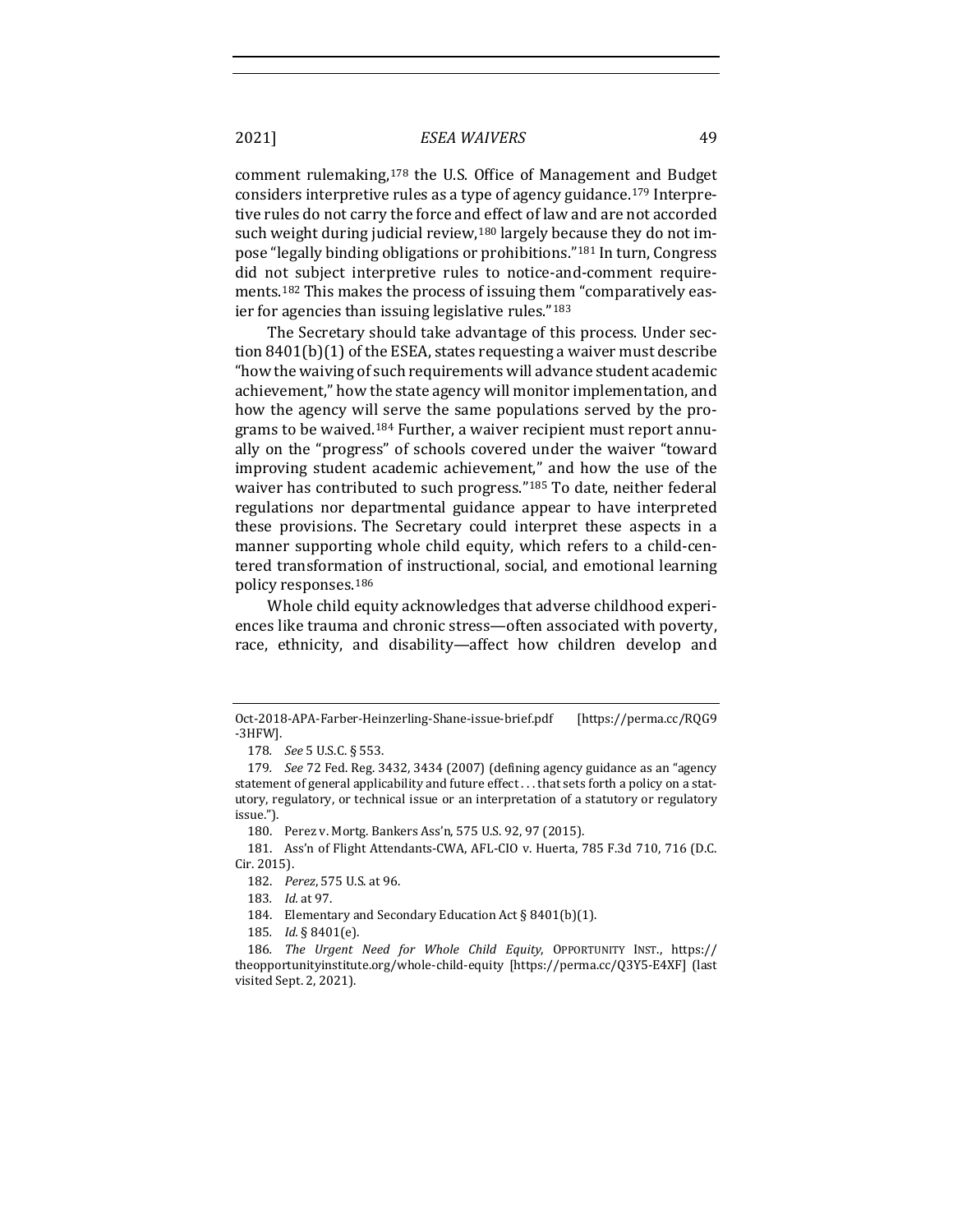<span id="page-25-0"></span>learn.[18](#page-25-1)7 It realizes that children need environments that support their learning needs, and support mental health needs or basic needs like nutrition and shelter.<sup>[1](#page-25-2)88</sup> And it means that school systems should (1) focus accountability, guidance, and investments on developmental supports; (2) design schools to provide for healthy development; and (3) enable educators to better support students from a diverse range of contexts.[18](#page-25-3)9

To apply whole child equity via an interpretive rule, the Secretary might issue non-binding guidance that first explains the science behind whole child equity and how schools might apply the approach in school and systems design.<sup>[1](#page-25-4)90</sup> The guidance would state that, where applicable, a waiver request and its corresponding implementation plan "advance student achievement"[19](#page-25-5)1 when it furthers a state's attempts to support holistic child development. That guidance might offer examples of scenarios in which the Department might deny a waiver for failing to document how it would "advance student achievement."[19](#page-25-6)2 And the guidance could urge states to include in their annual reports<sup>[19](#page-25-7)3</sup> updates on schools' progress toward advancing students' socioemotional needs as part of their efforts to support student achievement.

In practice, the Secretary might evaluate a state's compliance with waiver notice-and-comment requirements by assessing the degrees to which a state or local educational agency reached out to historically underrepresented populations—those with children most likely to suffer from adverse childhood experiences—when informing the public about the proposed waiver.<sup>[1](#page-25-8)94</sup> The Secretary might advise states that, pursuant to section 8401's requirement that waivers include "adequate evaluation to ensure review and continuous

<span id="page-25-1"></span><sup>187</sup>*. See* OPPORTUNITY INST., WHOLE CHILD EQUITY PROJECT 1, https:// learningpolicyinstitute.org/sites/default/files/Opportunity\_Institute\_Whole\_Child\_ Equity.pdf [https://perma.cc/4FRG-5SFL] (last visited Sept. 2, 2021); LINDA DARLING-HAMMOND & CHANNA M. COOK-HARVEY, LEARNING POLICY INST., EDUCATING THE WHOLE CHILD: IMPROVING SCHOOL CLIMATE TO SUPPORT STUDENT SUCCESS v-vi (2018), https://learningpolicyinstitute.org/sites/default/files/product-files/ Educating\_Whole\_Child\_REPORT.pdf [https://perma.cc/8Y7A-PQAT].

<span id="page-25-2"></span><sup>188</sup>*. See* OPPORTUNITY INST., *supra* not[e 187.](#page-25-0) 

<span id="page-25-3"></span><sup>189</sup>*. See* DARLING-HAMMOND & COOK-HARVEY, *supra* not[e 187,](#page-25-0) at ix-x.

<sup>190</sup>*. See id*.

<span id="page-25-5"></span><span id="page-25-4"></span><sup>191.</sup> Elementary and Secondary Education Act § 8401(b)(4)(A)(iii).

<span id="page-25-7"></span><span id="page-25-6"></span><sup>192</sup>*. Id.* § 8401(b)(1).

<sup>193</sup>*. See id.* § 8401(e).

<span id="page-25-8"></span><sup>194</sup>*. Id.* § 8401(b)(3)(A)–(B).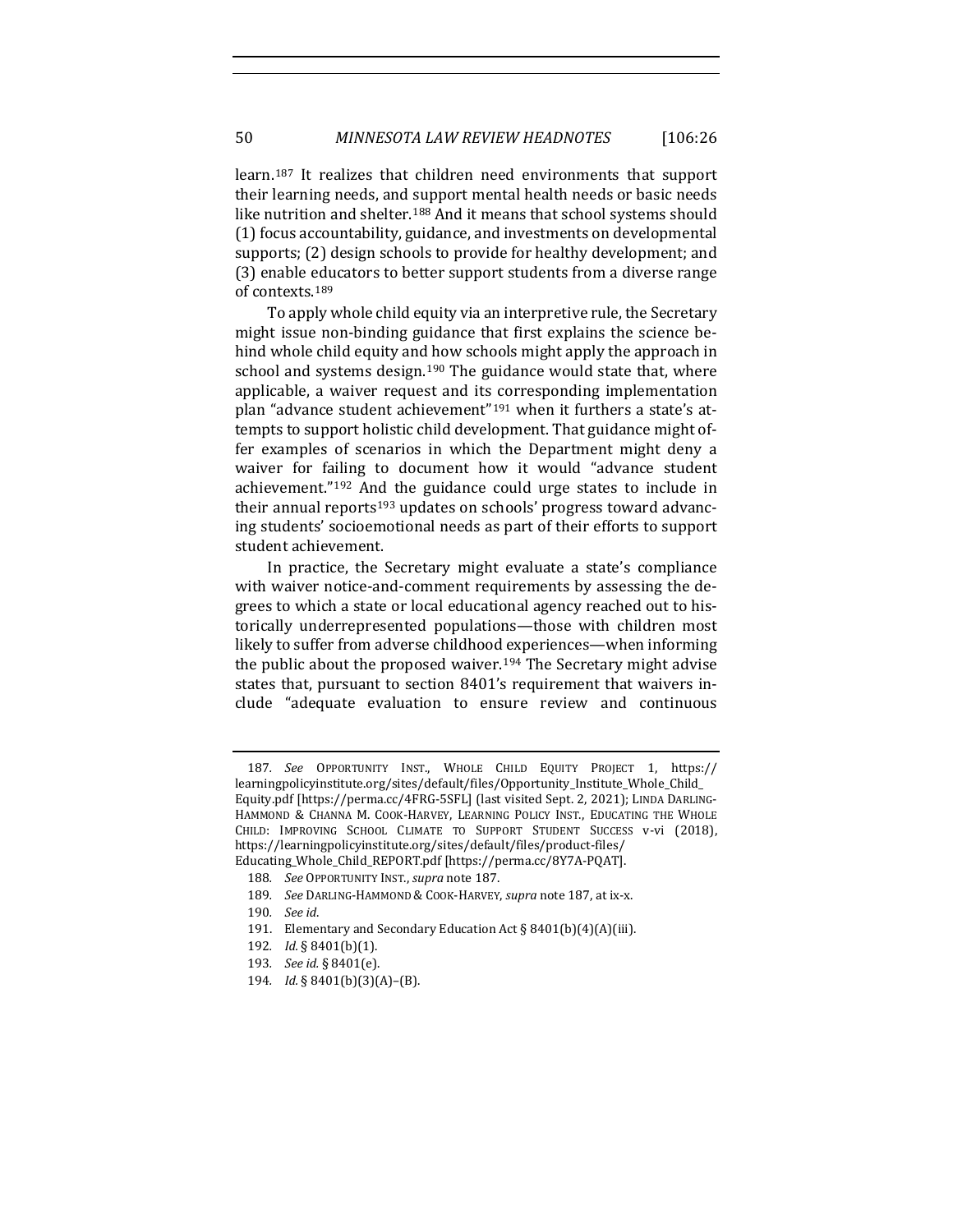improvement,"[19](#page-26-0)5 an "adequate" evaluation might assess the degree to which plans support child development. The Secretary could decline to waive Act provisions that already support whole child equity, such as insisting that states continue to disaggregate school quality and support indicators by race and other student characteristics.<sup>[19](#page-26-1)6</sup> And the Secretary's application of whole child equity might look different for waiver requests after, say, a natural disaster (when an adverse childhood experience already informs a state's choice to seek a waiver) compared to piloting a new assessment (when that assessment is one piece of a broader accountability system that may or may not take a whole child equity approach).

2. Justifications

As challenges face the Biden Administration—like responding to COVID-19 or articulating an overarching school improvement approach[19](#page-26-2)7—three reasons justify such an interpretive rule.

First, research has embraced a multi-dimensional picture of academic achievement. So has Congress and the White House. The Every Student Succeeds Act already reflects this understanding,<sup>[19](#page-26-3)8</sup> as do multiple bills introduced in the most recent Congress.[1](#page-26-4)99 What is more, the Biden Administration's recent "Return to School Roadmap" tells schools to prioritize student health and safety in school reopening decisions—indeed, that meeting students' social and emotional needs is "foundational" to helping students "overcome" the effects of adverse experiences.[2](#page-26-5)00 Thus, interpreting waiver requests in this

<sup>195</sup>*. Id.* § 8401(b)(4)(A)(iv).

<span id="page-26-1"></span><span id="page-26-0"></span><sup>196</sup>*. See* DARLING-HAMMOND & COOK-HARVEY, *supra* note [187,](#page-25-0) at 42 (describing indicators of suspension and expulsion under the Elementary and Secondary Education Act).

<sup>197</sup>*. See* Barnum, *supra* not[e 19.](#page-3-8) 

<span id="page-26-3"></span><span id="page-26-2"></span><sup>198</sup>*. See, e*.*g*., Elementary and Secondary Education Act § 1114(b)(7)(iii)(I) (requiring plans for schoolwide programs to address the needs of all children, which may include "counseling, school-based mental health programs, specialized instructional support services, mentoring services, and other strategies to improve students' skills outside the academic subject areas"); Elementary and Secondary Education Act § 4108(B)(ii)(II) (providing grants for school-based mental health partnerships that provide "comprehensive" services and supports and staff development "based on trauma-informed practices").

<span id="page-26-4"></span><sup>199</sup>*. See, e.g.*, Strength in Diversity Act of 2020, H.R. 2639, 116th Cong. (2d Sess. 2020); Counseling Not Criminalization in Schools Act, S. 4360, 116th Cong. (2d Sess. 2020).

<span id="page-26-5"></span><sup>200.</sup> U.S. DEP'T OF EDUC., OFF. OF PLAN., EVALUATION AND POL'Y DEV., ED COVID-19 HANDBOOK, VOLUME 2: ROADMAP TO REOPENING SAFELY AND MEETING ALL STUDENTS' NEEDS<br>8 (2021), https://www2.ed.gov/documents/coronavirus/reopening-2.pdf https://www2.ed.gov/documents/coronavirus/reopening-2.pdf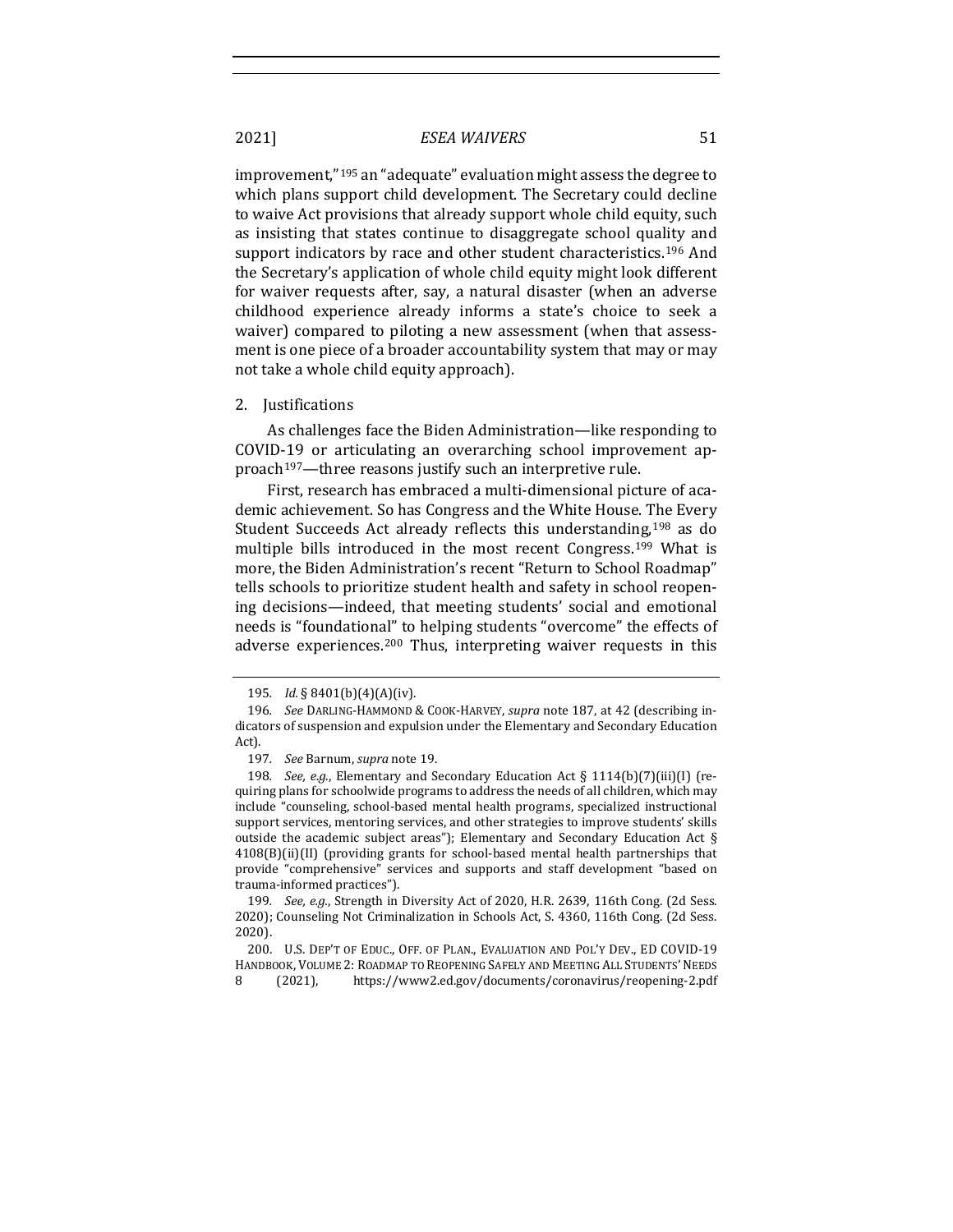52 *MINNESOTA LAW REVIEW HEADNOTES* [106:26

manner would fulfill and advance congressional intent.

Second, doing so would add transparency while preserving the Secretary's flexibility. An interpretive rule would advise state and local educational agencies and tribes about the Department's interpretations. Although a whole child equity approach could appear to muddy waiver decisions on "academic" topics like annual assessments, research shows that multiple factors can affect a child's academic achievement, such as certified and experienced teachers, social emotional learning supports, and access to health care.<sup>[2](#page-27-0)01</sup> To that end, an interpretive rule would confirm that advancing "achievement" cannot be just understood to consist of academic achievement, and that addressing nonacademic factors bears on students' academic achievement.

Such a rule would preserve flexibility by establishing a clear, transparent standard of review. An interpretive rule would preserve decision-making power with the Secretary while adding insight to how those decisions are made. Especially on the heels of an administration that did not always clarify how it came to waiver deci-sions,<sup>[20](#page-27-1)2</sup> an interpretive rule would show the Biden Administration's commitment to meeting the needs of all students.[20](#page-27-2)3 It would also add transparency to what the administration would not waive: proposals that do not consider whole child needs when opportunities to do so exist, and existing protections within the Every Student Succeeds Act that provide key safeguards for advancing equity.

Additional procedures like a formal, on-the-record hearing for waivers or having state officials review each other's requests through a peer review process might offer similar transparency. But these procedures would add more than what section 8401, which vests waiver decisions with the Secretary and separates initial determinations

<sup>[</sup>https://perma.cc/9C3G-2UJN].

<span id="page-27-0"></span><sup>201</sup>*. See* HEATHER CLAPP PADGETTE, CANDACE WEBB & PHYLLIS JORDAN, HOW MEDICAID AND CHIP CAN SUPPORT STUDENT SUCCESS THROUGH SCHOOLS 3 (2019), https://ccf.georgetown.edu/wp-content/uploads/2019/04/Student-Success -Report.pdf [https://perma.cc/V8UU-TTSW].

<span id="page-27-1"></span><sup>202</sup>*. See* Scott, *supra* note [92](#page-14-6) (expressing concern that the Department of Education's ongoing use of waivers for assessments for students with significant cognitive disabilities "delayed implementation of a core requirement in ESSA").

<span id="page-27-2"></span><sup>203</sup>*. See The Biden Plan for Educators, Students, and Our Future*, JOE BIDEN, https://joebiden.com/education/ [https://perma.cc/X4J5-PMWR] (last visited Sept. 2, 2021); BIDEN-SANDERS UNITY TASK FORCE RECOMMENDATIONS 79 (July 8, 2020), https://joebiden.com/wp-content/uploads/2020/08/UNITY-TASK-FORCE -RECOMMENDATIONS.pdf [https://perma.cc/FLX2-8L88].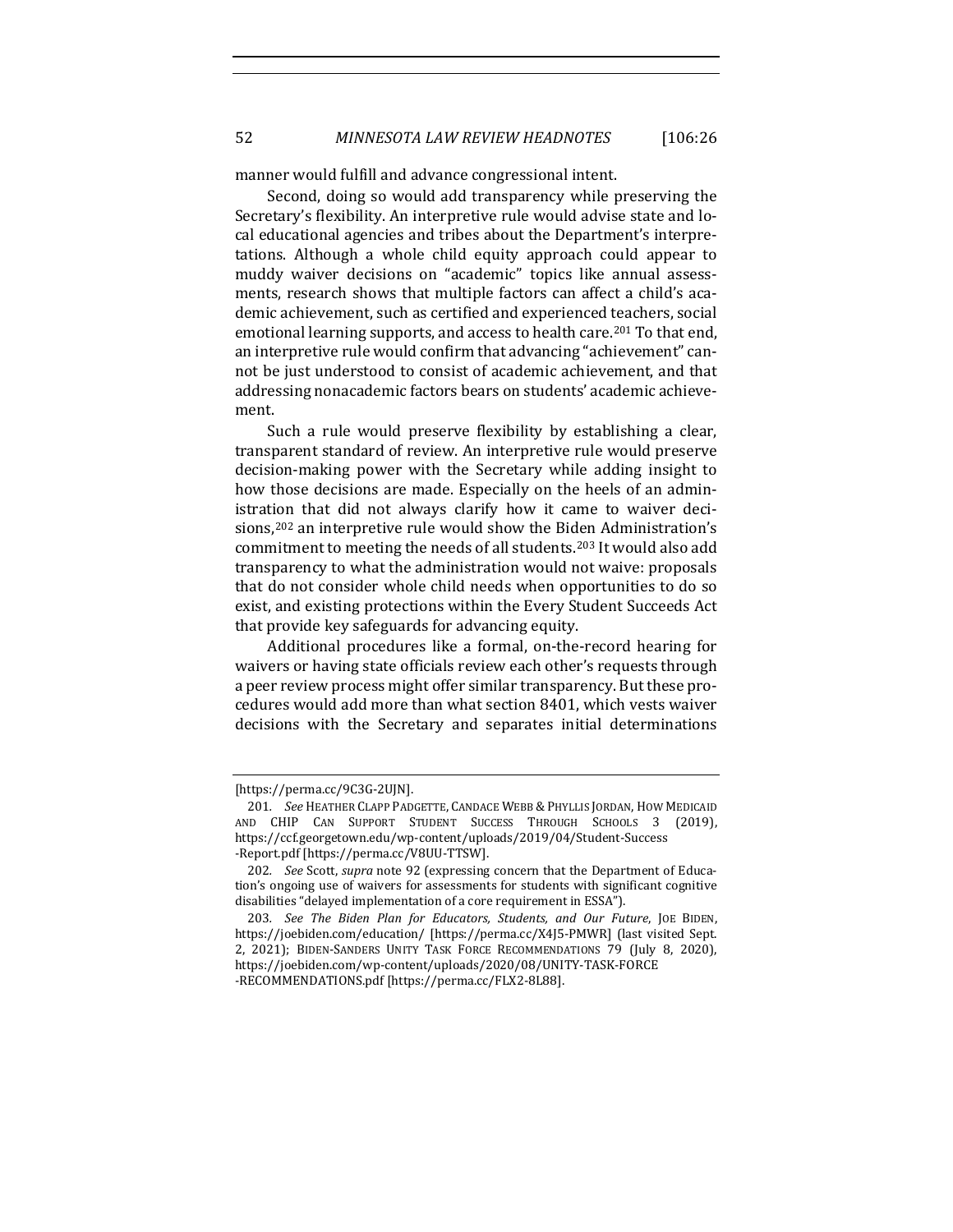from formal, on-the-record hearings, [20](#page-28-0)4 requires. And such proce-dures could drain agency resources or delay waiver decisions,<sup>[2](#page-28-1)05</sup> or might open those decisions up to different interpretations of "advanc[ing] student achievement"[20](#page-28-2)6 in ways that forego the clarity and consistency of an interpretive rule. Even if an interpretive rule for whole child equity did not lead to watershed changes in day-to-day waiver reviews or were not applicable in some instances, an interpretive rule would provide a procedural way to reflect civil rights leaders' calls for a racial justice approach to the Department's work[.2](#page-28-3)07

Third, such an interpretive rule could be done without notice and comment, expediting implementation and adding transparency without delay. Of course, the Department would probably solicit com-ments regarding a proposed interpretive rule.<sup>[20](#page-28-4)8</sup> But comments would not legally bind the Department in the same manner as they would for a legislative rule. And the Department could still use a comment process to engage researchers and civil rights organizations that have already documented the links between whole child approaches and improved student outcomes, and to reflect such links on the record.

#### B. APPLYING AN INTERPRETIVE RULE FOR WAIVER AUTHORITY

While not exhaustive, the following examples show how an interpretive rule that defines "advancing student achievement" and any other waiver requirements could advance federal education priorities.

#### 1. Testing and Accountability

An interpretive rule could provide clarity on how the Secretary plans to evaluate requests to waive annual testing. Even as the Biden Administration urges schools to return to in-person instruction, it is still likely to face waiver requests as schools continue to grapple with

<sup>204</sup>*. See* Elementary and Secondary Education Act § 8401(b)(4)(A), (B)–(C).

<span id="page-28-1"></span><span id="page-28-0"></span><sup>205</sup>*. See* Nicholas Bagley, *The Procedure Fetish*, 118 MICH. L. REV. 345, 363 (2019) ("In short, proceduralism drains agency resources, introduces delay, and thwarts agency action.").

<sup>206</sup>*. See* Elementary and Secondary Education Act § 8401(b)(4)(A)(iii).

<sup>207</sup>*. See* King & Morial, *supra* not[e 20.](#page-3-9) 

<span id="page-28-4"></span><span id="page-28-3"></span><span id="page-28-2"></span><sup>208</sup>*. See*, *e.g.*, U.S. Dep't of Educ., Proposed Priorities-American History and Civics Education, 86 Fed. Reg. 20348 (Apr. 19, 2021), https://www.federalregister.gov/ documents/2021/04/19/2021-08068/proposed-priorities-american-history-and -civics-education [https://perma.cc/2Q2D-WND5] (soliciting comments for priorities for a civics grant program).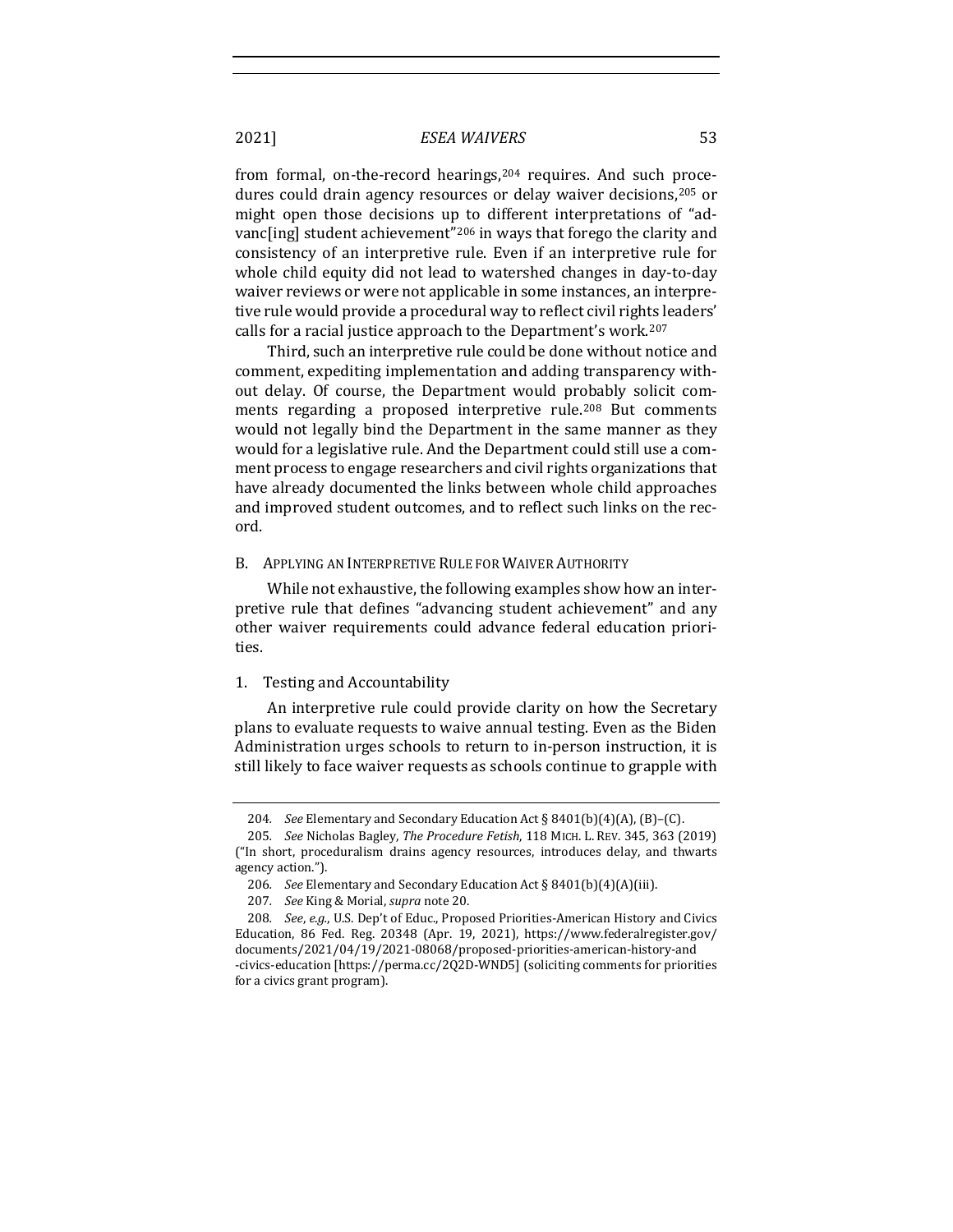the pandemic.[2](#page-29-0)09 And such requests may intensify as the Delta variant puts some school reopening plans into question.[2](#page-29-1)10 Like last year, states might ask to waive assessment requirements completely; ask for targeted waivers that allow them to require only a sample of students to take an exam; test only certain grades; omit required "diagnostic reports" in areas of a subject like geometry, fractions, and so on; or skip alignments between tests and state standards.[2](#page-29-2)11

Here, an interpretive rule prioritizing whole child equity would offer the administration a consistent framework for granting or denying waivers. For instance, an interpretive rule could prompt states to show in their waiver applications how schools will focus on efforts like parent outreach and students' social-emotional health. If the administration wants to urge states to implement assessments without formal accountability (as Secretary Cardona had supported and some civil rights groups had urged), an interpretive rule could enable the Administration to do so in order to document disparities caused by the pandemic.[2](#page-29-3)12 If the administration wants to support targeted waivers, an interpretive rule could justify more labor-intensive approaches.

In the long term, an interpretive rule could address President Biden's concerns about testing. For instance, the Secretary could devise waivers and guidance that let states adjust how they use assessment results, or that show states how to incorporate performance

<sup>209</sup>*. See* Ujifusa, *supra* note [71.](#page-10-7) 

<span id="page-29-1"></span><span id="page-29-0"></span><sup>210</sup>*. See* Katie Reilly, *Schools Expected to Leave Virtual Learning Behind in the Fall, but the Delta Variant Is Forcing a Change in Plans*, TIME (Aug. 5, 2021, 2:43 PM), <https://time.com/6087815/covid-delta-schools-reopening>[https://perma.cc/6GBH -N9JY].

<span id="page-29-2"></span><sup>211</sup>*. See* Stephen Sawchuk, *Could Biden Find a Middle Path on Student Testing During the Pandemic?*, EDUC. WEEK (Dec. 1, 2020), https://www.edweek.org/policy -politics/could-biden-find-a-middle-path-on-student-testing-during-the-pandemic/ 2020/12 [https://perma.cc/5YX4-LSHR].

<span id="page-29-3"></span><sup>212</sup>*. See* Barnum, *supra* not[e 19](#page-3-8) (citing Letter from Ajit Gopalakrishnan to Connecticut superintendents (Oct. 15, 2020)), https://cdn.vox-cdn.com/uploads/chorus\_ asset/file/22194128/Connecticut\_Student\_Assessment\_Guidance\_for\_2021.pdf [https://perma.cc/2GGD-DMJR]); Kalyn Belsha, *Teachers Unions Will Have Newfound Influence In a Biden Administration. Here's How They Might Use It*, CHALKBEAT (Nov. 17, 2020, 10:50 AM), https://www.chalkbeat.org/2020/11/17/21571346/teachers -unions-influence-biden-administration [https://perma.cc/8ZLZ-GMHW].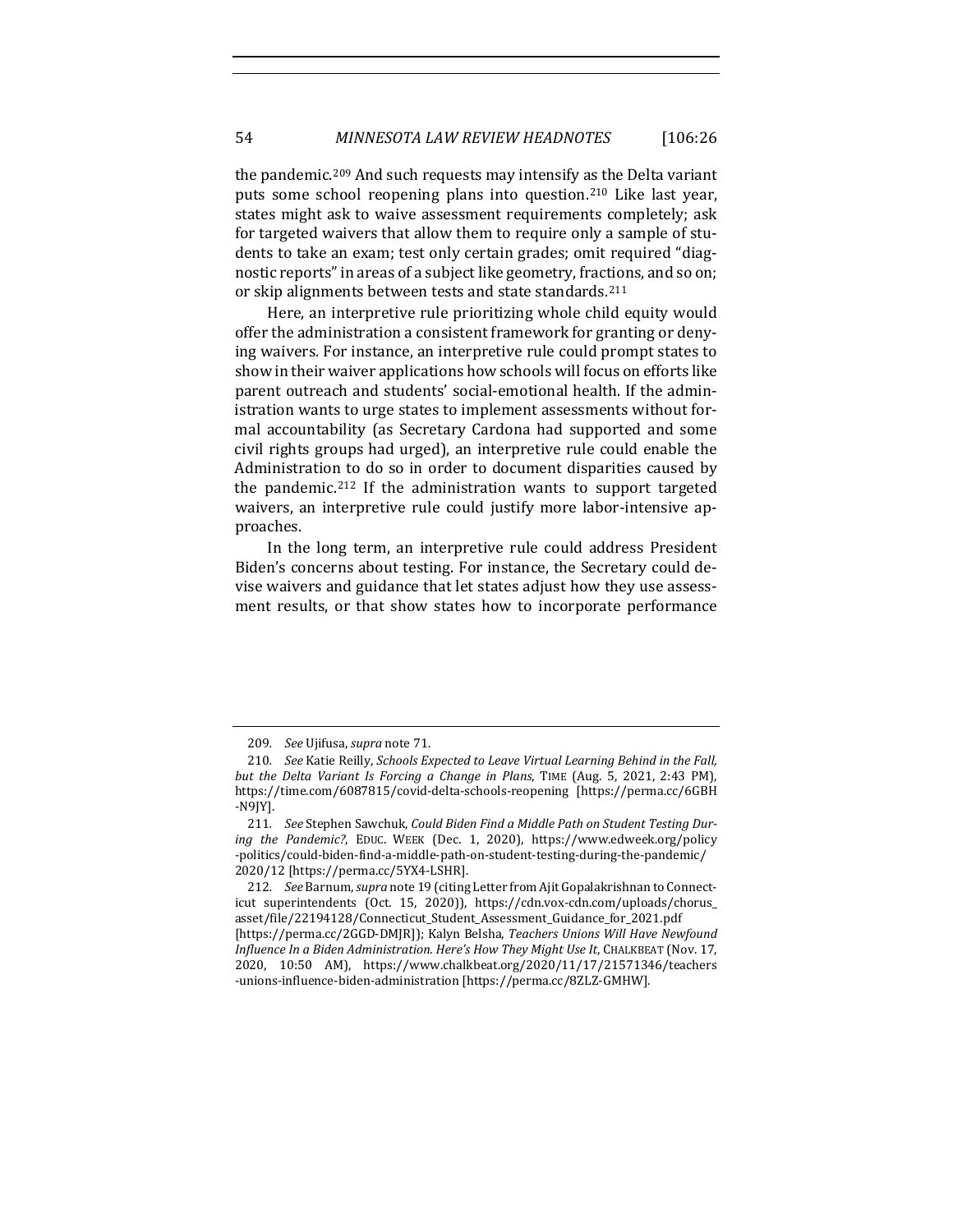assessments[21](#page-30-0)3 or other alternative approaches.[2](#page-30-1)14 An interpretive rule would underscore the value that fewer, better tests may have for building a complete picture of a child's academic achievement, and that revised approaches to testing may balance accountability. And an interpretive rule might even provide a rationale for granting a waiver on the condition that a school show how it is redirecting its resources toward student support and enrichment activities.

#### 2. State Plan Amendments

Although an interpretive rule for waivers would not affect state education plans, a rule would signal what states should consider for future plan amendments. Under the Every Student Succeeds Act, every state must submit a plan to the U.S. Department of Education showing how the state will implement the Act's programs.[21](#page-30-2)5 States began implementing their plans in the  $2017-18$  $2017-18$  school year.<sup>216</sup> A state seeking to make significant changes to its Every Student Succeeds Act plan—including to its academic standards, academic assessments, or accountability system—must submit a state plan amendment.<sup>[2](#page-30-4)17</sup> These amendments are not subject to the waiver process. But an interpretive rule focused on ensuring whole child equity would serve as a signal. The Biden Administration could point to such a rule to show that, regardless of whether a state chooses to seek a waiver or submit a state plan amendment, states need to prioritize whole child equity in their use of ESEA funds.

With reauthorization of the Every Student Succeeds Act unlikely to happen soon, the Biden Administration might rally states to submit

<span id="page-30-0"></span><sup>213.</sup> ANNA MAIER ET AL., LEARNING POL'Y INST., USING PERFORMANCE ASSESSMENTS TO SUPPORT STUDENT LEARNING (2020), https://learningpolicyinstitute.org/product/cpac -performance-assessments-support-student-learning-report MK4V-E48A].

<span id="page-30-1"></span><sup>214.</sup> David A. DeSchryver, *Biden's Regulatory Agenda on Education*, EDUC. NEXT (Oct. 30, 2020), https://www.educationnext.org/bidens-regulatory-agenda-on -education [https://perma.cc/6AGZ-JG92].

<span id="page-30-2"></span><sup>215.</sup> Elementary and Secondary Education Act § 8302(a)(1); *see also ESEA Consolidated State Plans*, U.S. DEP'T OF EDUC., https://oese.ed.gov/offices/office-of-formula -grants/school-support-and-accountability/essa-consolidated-state-plans/ [https:// perma.cc/5YT9-75P5] (last visited Sept. 2, 2021) ("The purpose of the consolidated State plan is to provide parents with quality, transparent information about how the ESEA, as amended by the ESSA, will be implemented in their State.").

<span id="page-30-4"></span><span id="page-30-3"></span><sup>216.</sup> BELLWETHER EDUCATION PARTNERS, AN INDEPENDENT REVIEW OF ESSA STATE PLANS: EXECUTIVE SUMMARY 1 (2017), https://bellwethereducation.org/sites/<br>default/files/Bellwether\_ESSAReview\_ExecSumm\_1217\_Final.pdf [https://perma default/files/Bellwether\_ESSAReview\_ExecSumm\_1217\_Final.pdf .cc/V7RT-95Q4].

<sup>217.</sup> Elementary and Secondary Education Act § 1111(a)(6).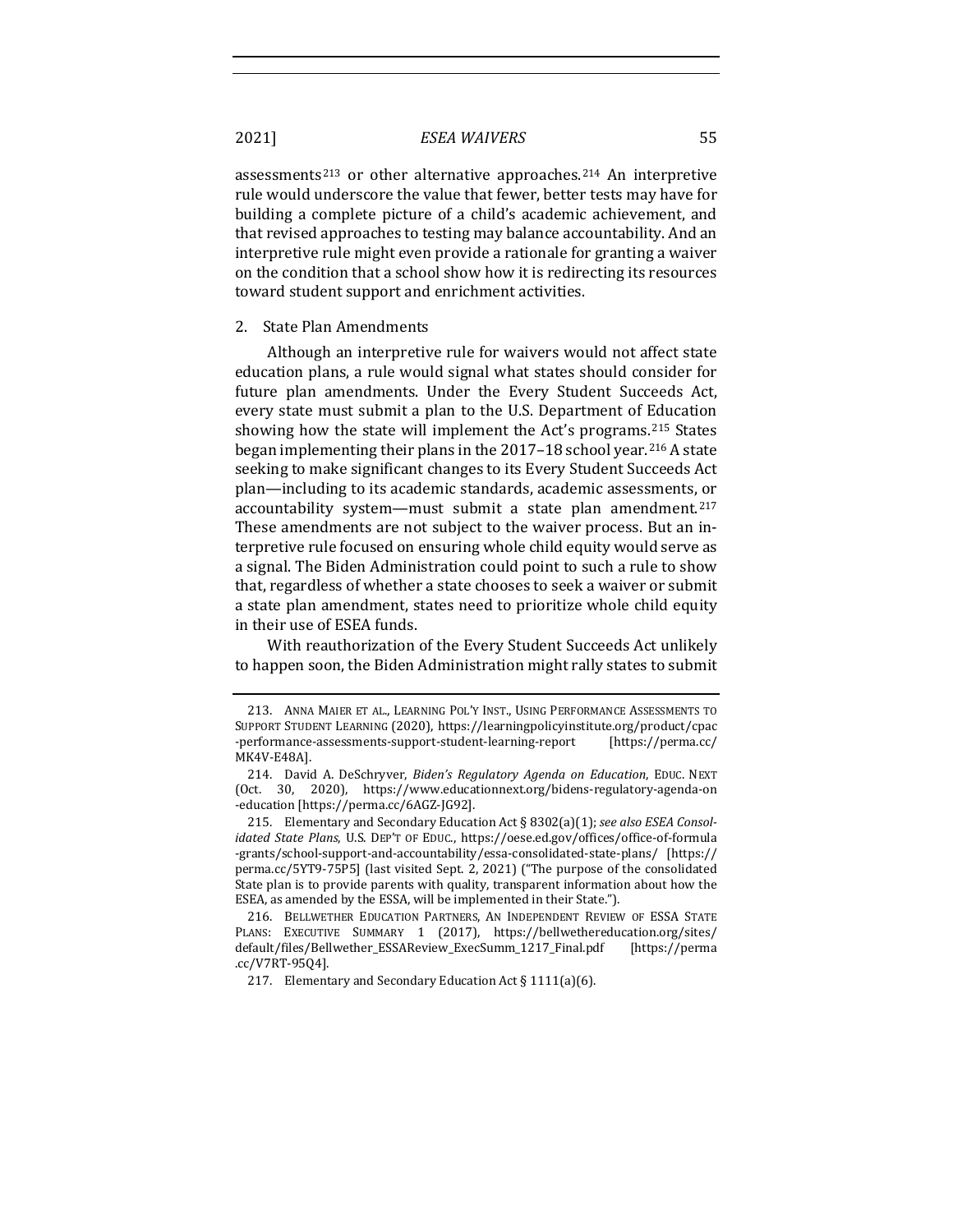amendments to their Every Student Succeeds Act plans. Indeed, as the pandemic continues, states might seek state plan amendments that scale back federally required accountability efforts.<sup>[2](#page-31-0)18</sup> What the Secretary will or will not waive, therefore, provides an important consideration for a state considering a plan amendment—and might even steer states toward applying research-based recommendations for supporting student health and wellness.<sup>[21](#page-31-1)9</sup>

#### 3. Additional Priorities

With the added transparency of an interpretive rule, the Biden Administration could come to members of Congress and ask for appropriations or statutory fixes by showing how it will evaluate requests for waivers in those programs. For instance, the administration could seek increased flexibility in the following areas:

- **Charter schools:** Offer to waive—or to refrain from waiving certain requirements of the federal Charter Schools Program in exchange for a ban on for-profit charter schools.<sup>[22](#page-31-2)0</sup>
- **Student Support and Academic Enrichment Grants:** Seek the authority to waive or adjust the restrictions on technology purchasing, allowing for more money to be spent on providing devices to students and educators; identify provisions that could be reinterpreted or waived to promote access to Positive Behavioral Interventions and Supports, restorative justice, or other social and emotional learning initiatives.[2](#page-31-3)21
- **Flexibility for equitable per pupil funding:** Section 1501 of the ESEA offers local educational agencies the flexibility to consolidate federal, state, and local funds based on weights that allocate more funding to English learners, economically disadvantaged students, or other student groups a local educational agency chooses.[22](#page-31-4)2 In districts with large intradistrict funding disparities, the Secretary could explore how to offer waivers in ways that would encourage them to participate—and, ideally, to direct

<sup>218</sup>*. See* Ujifusa, *supra* note [71.](#page-10-7) 

<span id="page-31-1"></span><span id="page-31-0"></span><sup>219</sup>*. See* HEALTHY SCHOOLS CAMPAIGN &ALLIANCE FOR A HEALTHIER GENERATION, STATE ESSA PLANS TO SUPPORT STUDENT HEALTH AND WELLNESS: A FRAMEWORK FOR ACTION (2017), https://healthyschoolscampaign.org/wp-content/uploads/2017/03/ESSA -State-Framework.pdf [https://perma.cc/42M8-WFGF]*.*

<span id="page-31-2"></span><sup>220.</sup> For more information on the federal Charter Schools Program, see SKINNER, *supra* not[e 2,](#page-1-0) at 15.

<span id="page-31-4"></span><span id="page-31-3"></span><sup>221.</sup> For more information on Student Support and Academic Enrichment Grants, see SKINNER, *supra* not[e 2,](#page-1-0) at 14.

<sup>222.</sup> Elementary and Secondary Education Act § 1501.